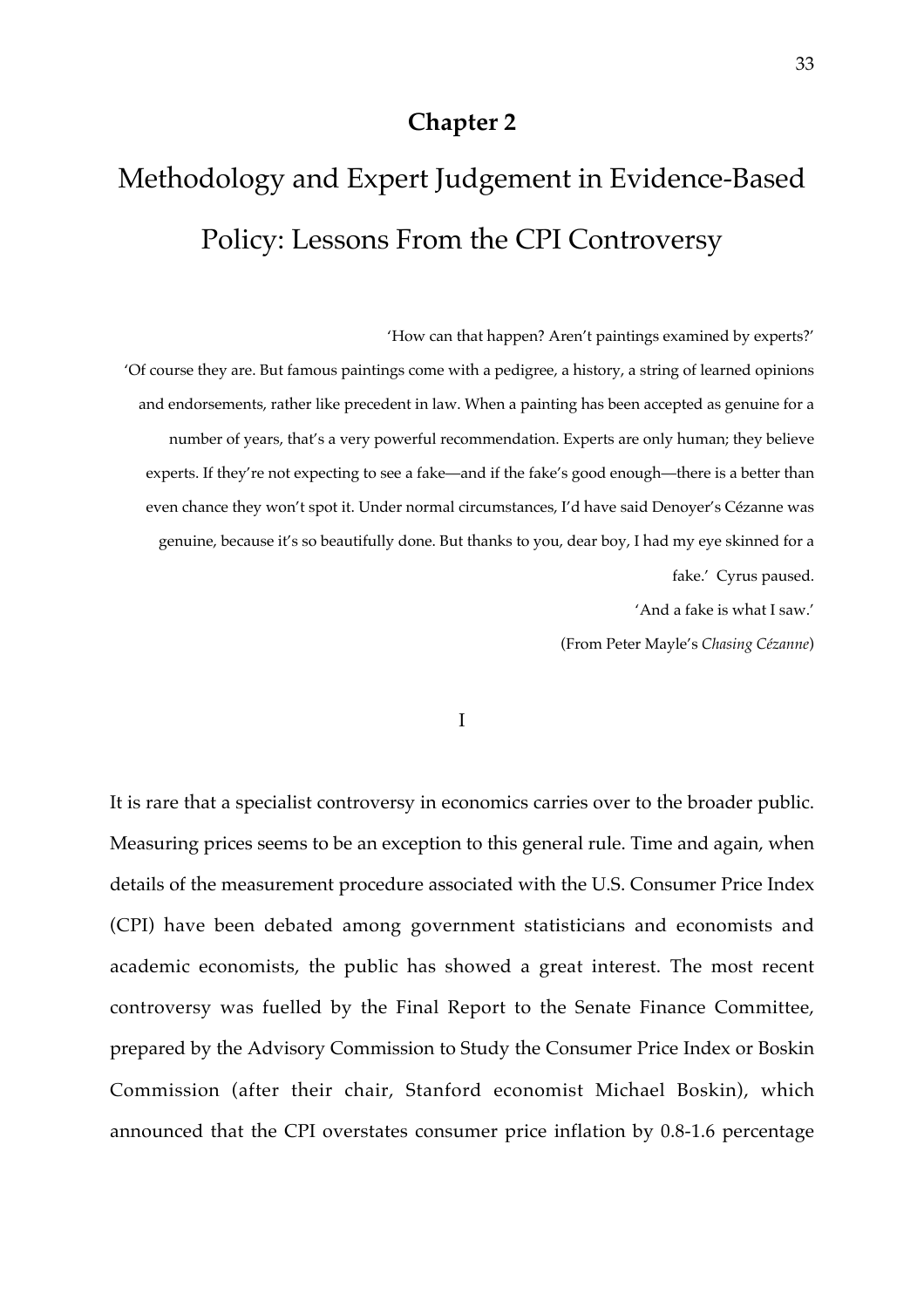points annually. Following the publication of the report at the end of 1996, newspaper and television reports were filled with late-breaking stories on the CPI.

The outburst of public interest in academic economics was understandable and well warranted: measuring inflation is of immense significance for the wider public, both present and future generations. Since tax brackets and public spending programmes as well as many private contracts are inflation-indexed, the measured inflation rate affects disposable incomes for most employees and recipients of government benefits and pensions, government receipts, expenditures and national debt. To cite just one figure, the Congressional Budget Office estimated at the time of the report's publication that if the CPI were reduced by 1.1 percentage point per year (the Boskin commission's best estimate of the bias) the federal debt would be reduced by \$691 billion in a decade.

Measuring prices is also of unrivalled importance for economic *analysis*. Many, if not most, empirical analyses of economic phenomena concern what economists call *real* variables, that is, variables deflated by an inflation index. Finding that our index seriously misrepresents the aspect of the phenomenon we are interested in potentially invalidates much of what we know about the economy, not only in terms of describing different economies and comparing them but also in terms of understanding the causal relationships responsible for the phenomena of interest. If we find a significant bias in the measured inflation rate many of our ideas and results regarding economic quantities such as income, growth, productivity, money and their interrelationships may have to be reconsidered (for instance, for the effect of a CPI-adjustment on what we know about consumption, see Triplett 1997). A transformation of that empirical knowledge, in turn, may have further policy consequences.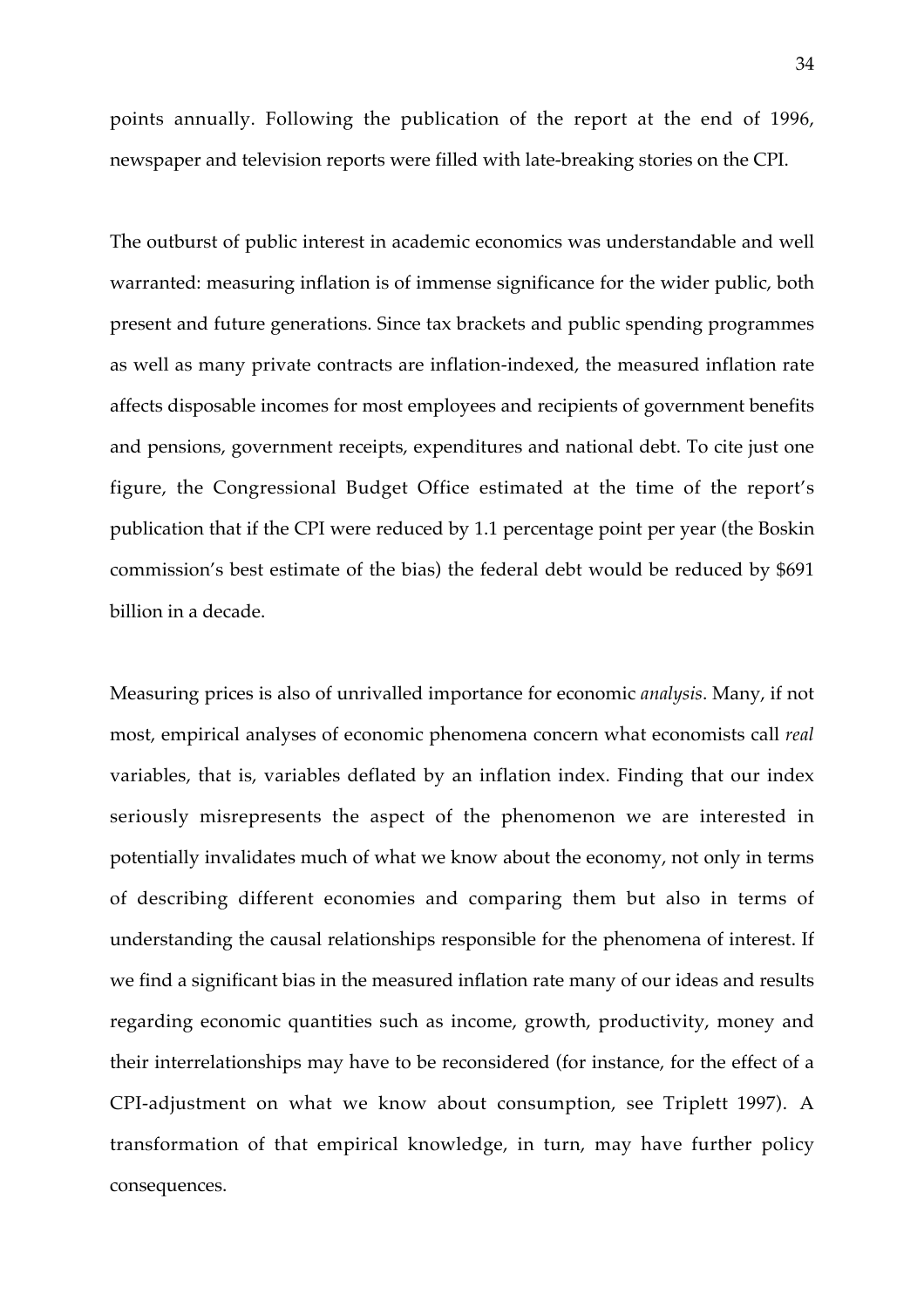It is therefore indispensable that a hypothesis such as 'consumer price inflation in the urban areas of the United States 12 months to July 2006 was 4.1 per cent' or 'the U.S. CPI overstates consumer price inflation by 1.1 per cent annually' be based on good evidence. The aim of this Chapter is to provide a discussion of what it means that a hypothesis regarding the measurement of an aggregate economic variable is evidence-based in the context of this case. After a brief introduction to CPI measurement in section II and a summary and explanation of the Boskin recommendations in section III, I will criticise many of the recommendations made as based on less than valid evidence in the sense of Chapter 1. As we will see in section III, expert judgement played an influential role in the establishing the claim about the CPI's bias. This naturally raises the question whether and to what extent expert judgement can and should play a role in evidence-based economics. I will try to answer that question in section V. Section VI concludes.

## II

Prior to some recent changes introduced in response to the Boskin Commission report, the CPI used to be a *price index*. A price index tracks the cost of purchasing a fixed basket of goods through time. If  $q_{i0}$  denotes the quantity good *i* in the baseperiod basket at time 0 and  $p_{i0}$ ,  $p_{i1}$  denote its base and current-period price at times 0 and 1, respectively, then  $L_{01} = \sum q_{i0} p_{i1} / \sum q_{i0} p_{i0}$  is the price index for the current period relative to the base period or *Laspeyres price index*.

In the U.S., the CPI is measured by the Bureau of Labor Statistics (BLS), which collects monthly price quotations on 71,000 individual goods and services at about 22,000 retail units in 88 regions throughout the country known as primary sampling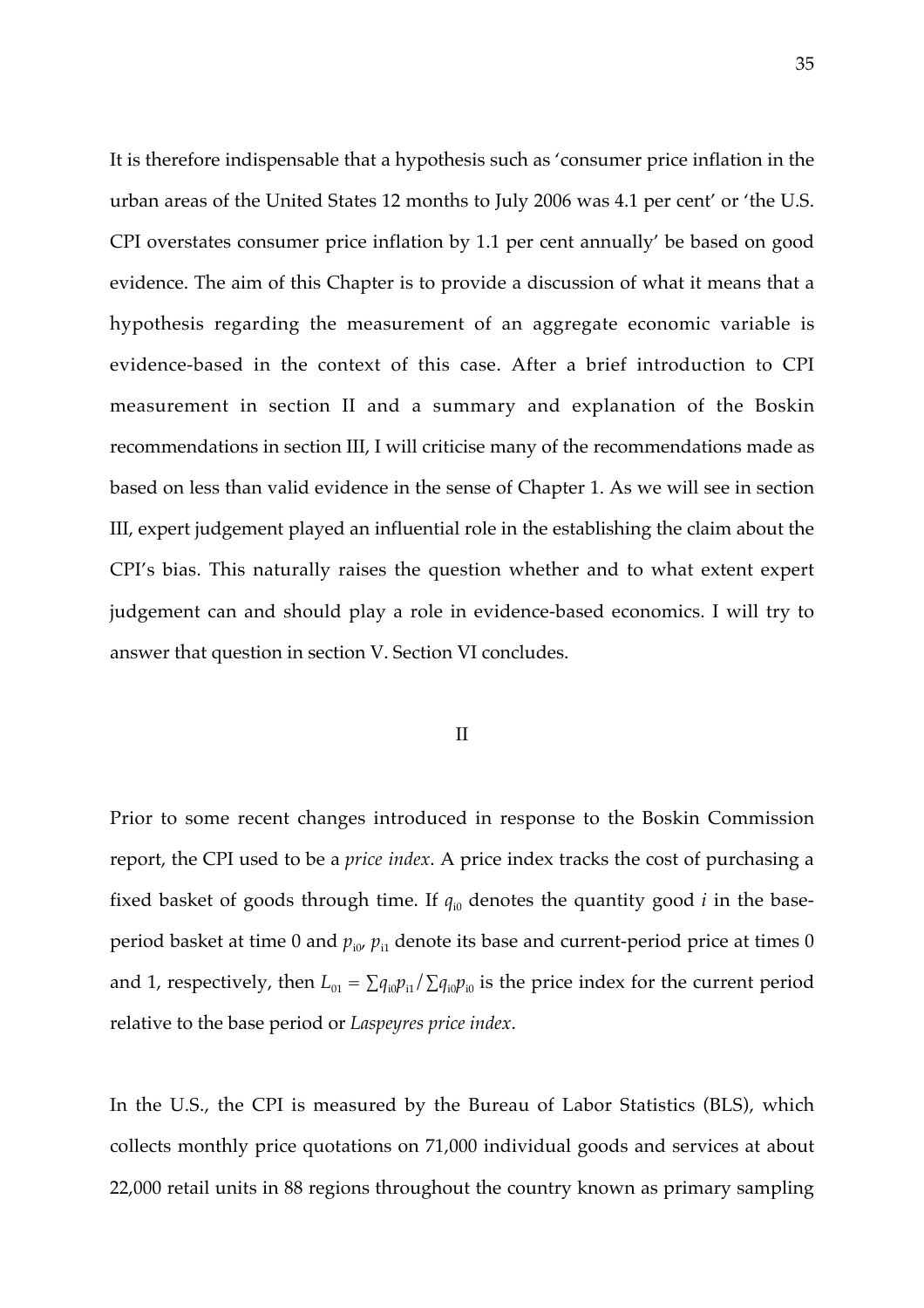units. In addition to that, the BLS collects information from about 40,000 tenants or landlords and 20,000 homeowners for the housing components of the CPI. These individual goods and services are aggregated in two steps. In the first step, the individual prices are aggregated into 9,108 strata, one for each of 207 *items* in 44 *areas*. An item stratum is a low-level index for groups and services such as 'Men's suits, sports coats and outerwear' and 'Gardening and lawncare services'. Within each item stratum entry level items (ELIs) are defined. Some strata may have only one ELI (*e.g*., 'Apples') while others can have a number of more or less heterogeneous ELIs (*e.g*., 'Physicians' services'). An area is either an actual geographical region (32 areas correspond to locations in 29 cities) or a construct that represents smaller and midsized cities in several regions in the U.S. (that is, the remaining 12 areas are constructed from 56 primary sampling units).

Since a price index measures the cost of purchasing a *fixed basket of goods*, decisions have to be made how to treat cases where characteristics of goods change in one way or another. Here are some examples of relevant changes: some goods grow in their relative importance for consumers whereas others decline; the production of some goods discontinues whereas new goods are launched; the quality of goods improves or deteriorates; distribution channels change and new channels emerge; environmental factors of relevance for the consumer change. Already before the Boskin-induced alterations in the CPI-measurement procedure, the BLS employed an array of methods to deal with a changing world. Although the CPI was nominally a fixed-basket index, it was BLS practice to update its weights every decade or so. The weights themselves are obtained from the so-called Consumer Expenditure Survey (CES), which collects detailed information on all out-of-pocket expenditures from a national sample of households. Thus one could simultaneously tackle the substitution as well as the new goods problem, though admittedly crudely.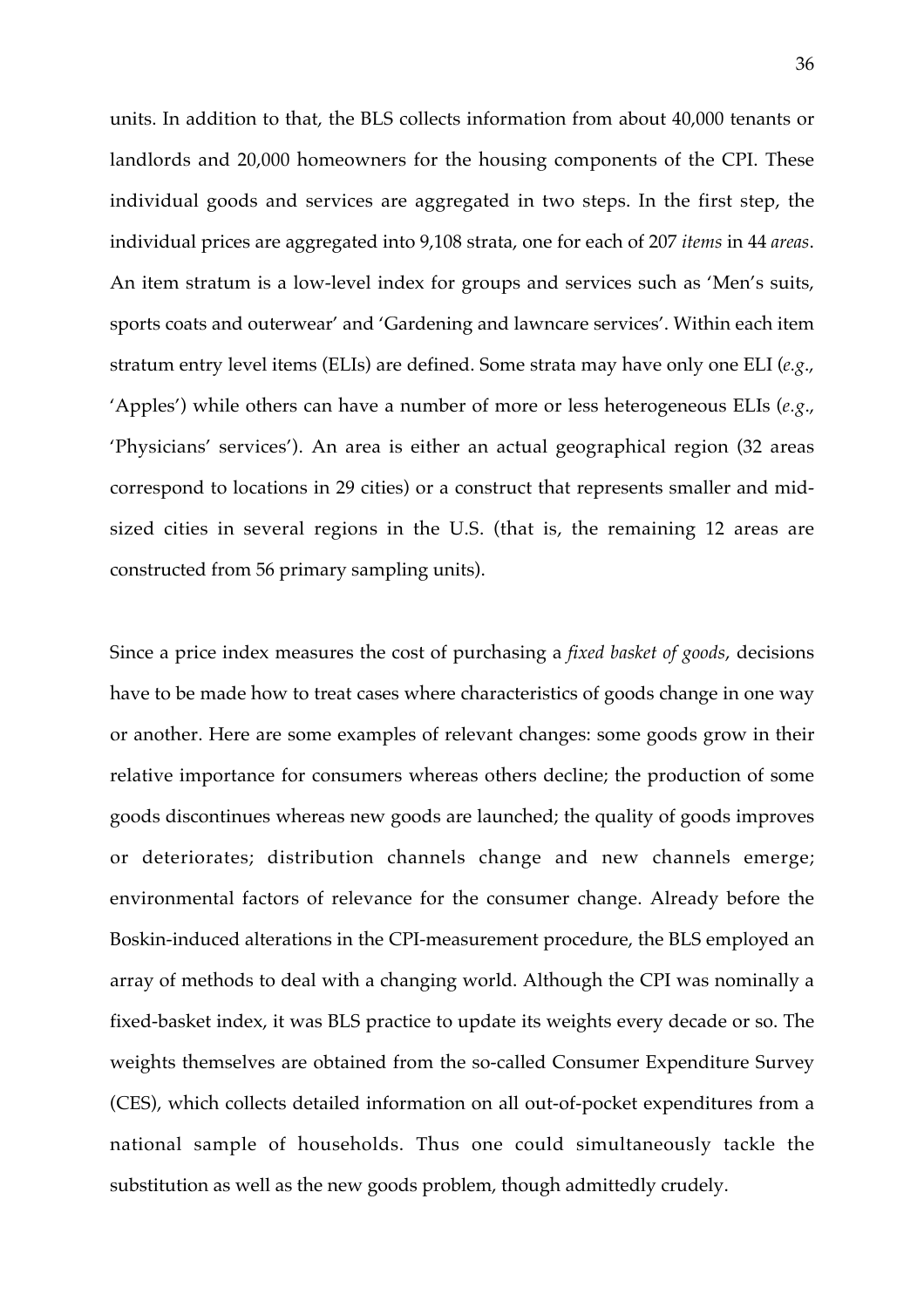The weights obtained from the CES are used to aggregate higher-level price indices from indices for item strata. Below the level of the stratum, the weights used in the aggregation of individual prices stem from two sources. First, the Census Bureau conducts a so-called Point-of-Purchase Survey (POPS) which attempts to measure the distribution of expenditures across different retail outlets. Based on the results of the POPS the BLS selects a sample of outlets in a given area. The probability of being sampled is proportional to the share of that outlet in total expenditures in the area for the item selected. Second, BLS economists visit these stores and choose one or more specific items from which the broader category of items is to be priced. The probability to be selected for any given item is proportional to its estimated share in the outlet's revenue.

In this process, about 20 per cent of all items undergo sample rotation every year, that is, they are replaced by other, not directly comparable items. This means that full rotation takes place about every five years. For those items rotated into the sample, the BLS performs various quality-adjustment procedures.

Sample rotation is not the only source of item substitution. The BLS try to make sure that each month exactly the same kind of item is repriced. This is, however, not always possible because an item may be temporarily or permanently unavailable. In this case the BLS representative can judge the new item to be comparable to the old one, following certain standardised guidelines. If the item is judged to be noncomparable, one of a number of adjustment procedures will be applied. Quality changes are the subject of the following Chapter, for a more detailed discussion of these procedures, skip forward to section II of that Chapter.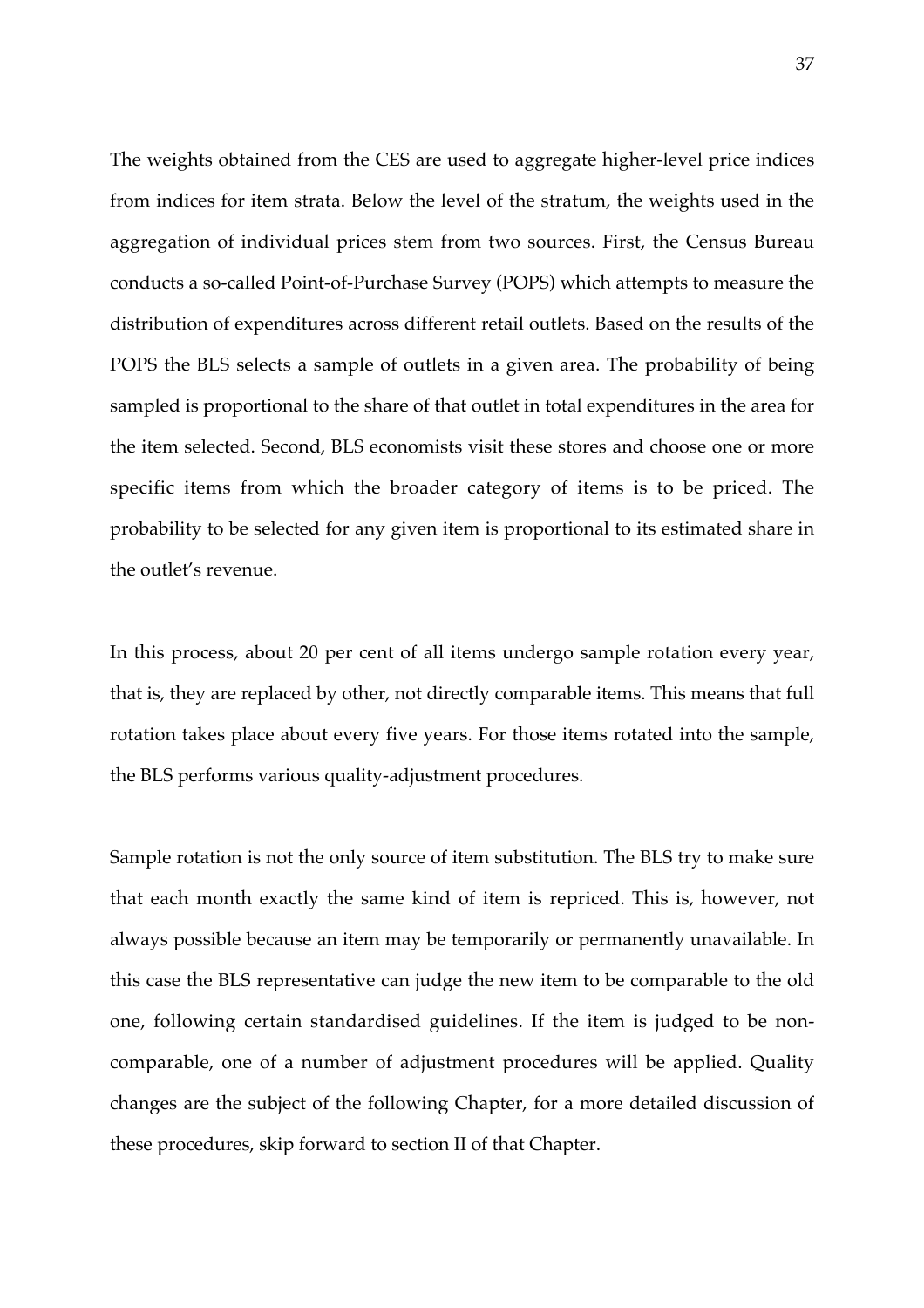This, in a nutshell, is the practice scrutinised and criticised by the Boskin Commission.

#### III

The Boskin Commission was an expert committee formed by the economists Michael Boskin of Stanford University, Ellen Dulberger of IBM, Robert Gordon of Northwestern University, Dale Jorgensen and the late Zvi Griliches, both of Harvard University. The experts made over a dozen specific recommendations regarding the measurement of the CPI, including the following (Boskin *et al.* 1996, section VIII):

- (Boskin Recommendation #1) The BLS should establish a cost of living index as its objective in measuring consumer prices.
- (from #3) A 'superlative' index formula should be adopted to account for changing market baskets, abandoning the pretence of sustaining the Laspeyres formula (specifically, the recommendation is to move to a 'trailing Tornqvist' index, *i.e*., a regularly updated, weighted geometric mean of price relatives, at the stratum and ELI level, and to geometric means of price relatives at the elementary aggregation level)
- (#9) The BLS needs a more permanent mechanism for bringing outside information, expertise, and research results to it.
- (from #12) The BLS should develop a number of new data collection initiatives to make progress regarding the impact of new commodities and services and the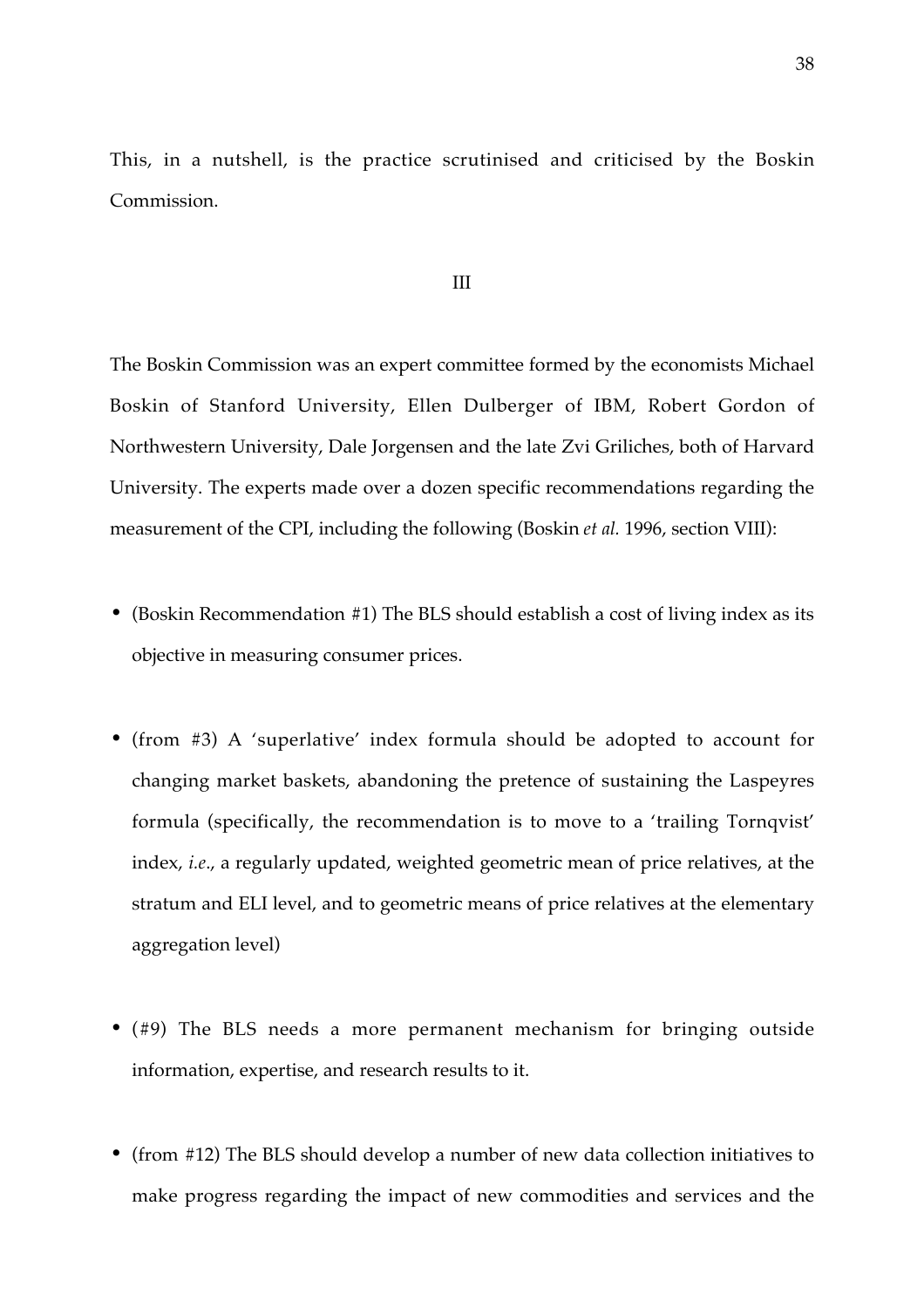changing economic, social, and environmental climate within which the consumer is operating.

- (#15) Congress should establish a permanent (rotating) independent committee or commission of experts to review progress in this area every three years or so and advise it on the appropriate interpretation of the then current statistics.
- (#16) Congress and the President must decide whether they wish to continue the widespread overindexing of various federal spending programs and features of the tax code. If the purpose of indexing is fully and accurately to insulate the groups receiving transfer payments and paying taxes, no more and no less, they should pass legislation adjusting indexing provisions accordingly.

Not all of these recommendations are easily understandable to outsiders. In this section, I explain each recommendation in slightly more detail; the next section provides an analysis and criticism.

The most salient and important recommendation is that the BLS should establish a cost-of-living index (COLI) framework for the CPI. That the CPI should be a COLI is widely accepted among (U.S.) economists (though there are dissenters, see, *e.g*., Deaton 1998), and indeed it was already recommended by the Stigler Committee when it studied the accuracy of the CPI in the late 1950s. In contrast to a price index, which measures the change in the cost of purchasing a fixed basket of goods, a COLI measures the cost of purchasing a given amount of 'utility' or 'welfare' or 'standard of living' (in discussions about the CPI, these terms are used interchangeably). Introducing this abstract quantity solves a number of conceptual problems simultaneously because it makes all goods commensurable, at least in principle.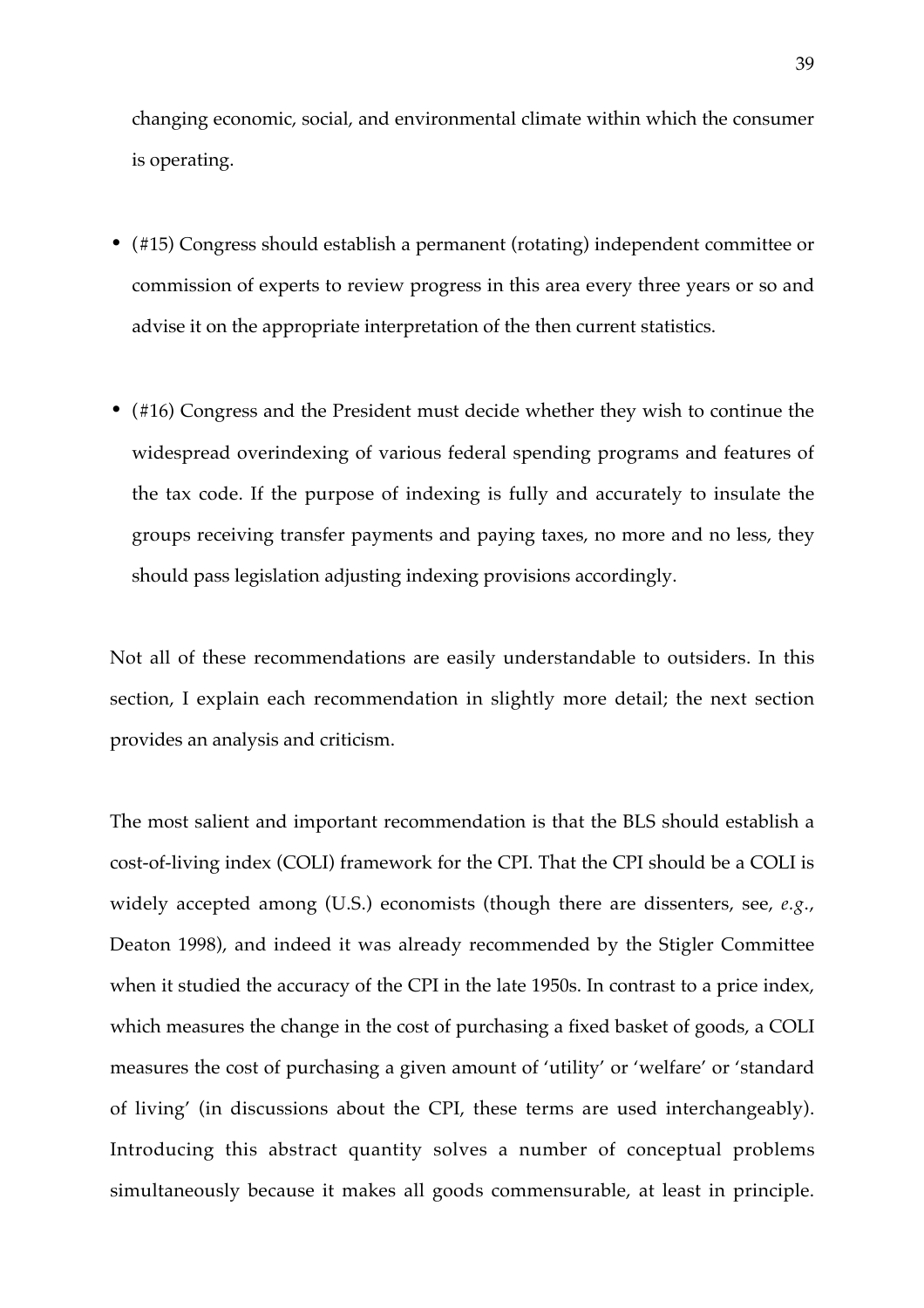Simply put, according to this framework, purchasing a good means to purchase a quantity of utility, and consumers know how different goods compare in terms of the amount of utility they are worth. Hence, there is a principle solution to all problems caused by the fact that the universe of goods traded in the market continually changes.

If prices change, consumers will react to that by shifting their purchases from now relatively more expensive to relatively cheaper goods—thereby maintaining their standard of living. Moreover, when aspects of the goods themselves change, old good and new good are now commensurable. If, say, an old fashioned TV set used to provide 1,000 units of utility on average and cost \$500, and a new flat LCD screen now provides 1,500 units of utility but cost \$1,500, the net price change is not 200 per cent but only 100per cent—the price change discounted by the additional utility provided.

In this framework, a Laspeyres index is inadequate. When relative prices change, consumers can optimise by switching from relatively more expensive to relatively cheaper goods at the same level of utility. Since in a Laspeyres formula the weights are fixed, the effect of this substitution behaviour is excluded. In other words, a Laspeyres price index *overstates* a (base-period utility) COLI.

An obvious problem is that statistical agencies do not know the level of utility attached to each of the goods in the basket. Hence, a 'true' COLI must be approximated on the basis of assumptions about the underlying utility functions of the consumers. A *superlative* index formula is one which approximates a true COLI using only price and quantity data (though only under a suitable set of assumptions about consumers' preferences).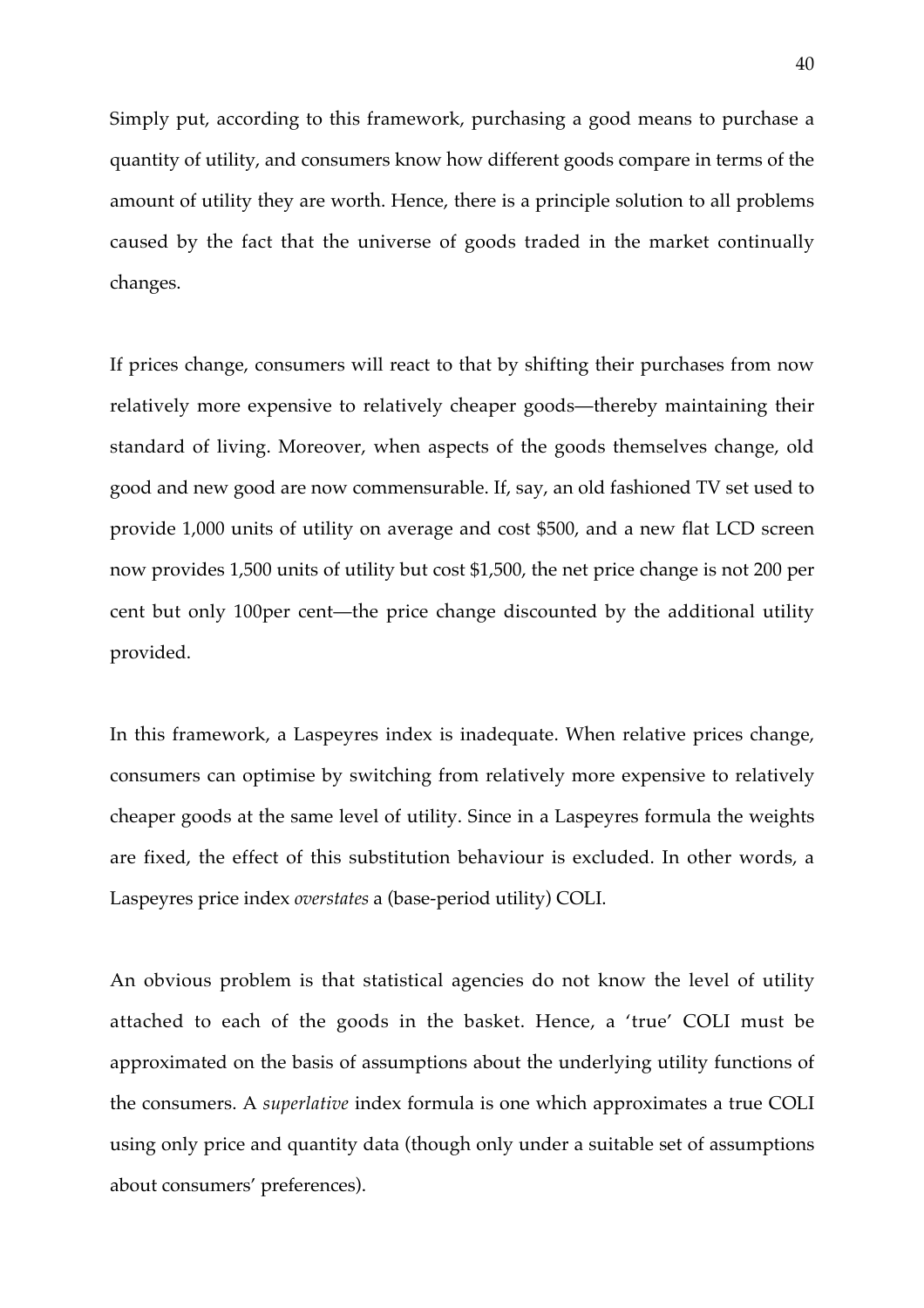For instance, under such assumptions, a Paasche index, that is, a current-period weighted price index  $P_{01} = \sum q_{i1} p_{i1} / \sum q_{i1} p_{i0}$ , with  $q_{i1}$  = current-period weights, can be shown to overstate a true (current-period utility) COLI (see for instance Diewert 2001: 172-3). This together with the earlier result that a Laspeyres index provides an upper limit for a true base-period utility COLI implies that there is a utility level in between the base- and current-period levels such that the COLI at that level of utility lies in between the observable Laspeyres and Paasche indices (*ibid*.). A Fisher index, that is, the geometric mean between a Laspeyres and Paasche index, is thus a superlative index. The Tornqvist index, similarly, is such a superlative index.

Many factors apart from narrowly defined economic goods and services may have an impact on consumers' utility levels. Just think of factors such as pollution, crime, longevity, health and many other general socio-economic aspects that do not neatly fall into product categories for which there are markets. One might also mention inor decreasing product variety in this context, which may influence utility over and above the impact of the goods themselves. The Boskin Commission thus recommended using funds to study the effect of those factors.

Finally, the Commission recommended closer collaboration of the BLS with academic economists and a hearing of the economists when indexation decisions are made. The presupposition seems to have been either that the recommendations made by the Commission would not be fully implemented or that an upward bias, whose amount academic economists are in a better position to estimate, would remain even after full implementation.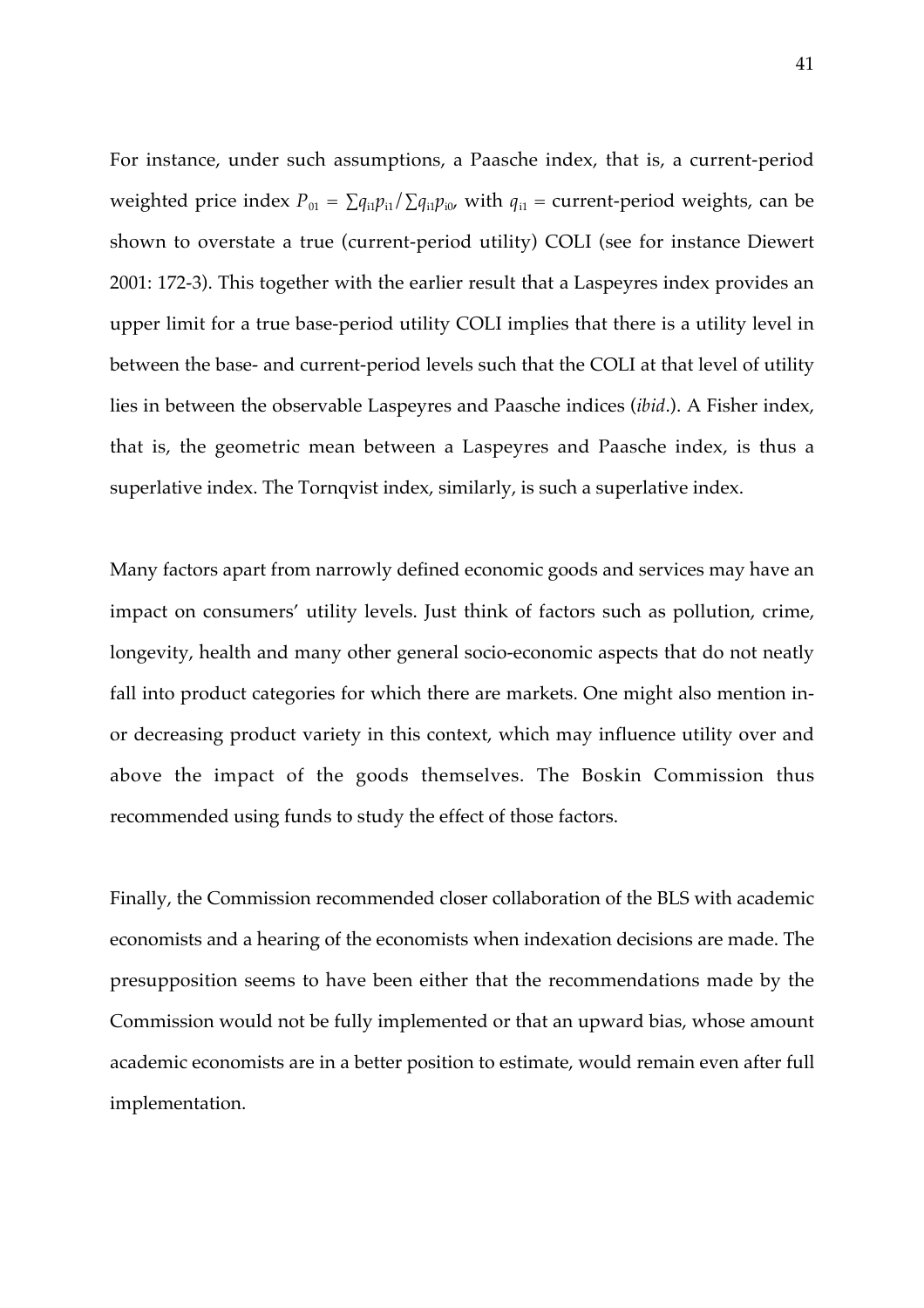The Boskin Commission estimated that the CPI overstates a COLI by 0.8 to 1.6 percentage points annually, their best point estimate being 1.1 per cent. Table 1 specifies the Boskin estimates for each individual category.

| <b>Sources of Bias</b>                         | Estimate               |
|------------------------------------------------|------------------------|
| <b>Upper Level Substitution</b>                | 0.15                   |
| <b>Lower Level Substitution</b>                | 0.25                   |
| New Products/Quality Change                    | 0.60                   |
| New Outlets                                    | 0.10                   |
| Plausible Range                                | $\overline{0.8} - 1.6$ |
|                                                |                        |
| Table 2.1: The Boskin Estimate of the CPI Bias |                        |

Upper-level substitution refers to substitution *between* item strata, *e.g*. between 'Apples' and 'Pears'. Lower-level substitution is substitution *within* strata, *e.g*. between Royal Gala and Golden Delicious. The biases due to new goods and quality changes are jointly estimated, which makes sense since the distinction is quite arbitrary. Finally, the new outlets bias is due to the appearance of novel kinds of retailing channels such as discounters and the fact that consumers gradually shift from traditional to these new retailers.

In the period following the publication of the report, its findings were hotly debated inside and outside academic economics. Some critical voices regarding the Commission's results and methods (see Abraham 1997; Baker 1997) notwithstanding, many of the recommendations have been implemented subsequently (the remainder of this section largely follows Gordon 2000).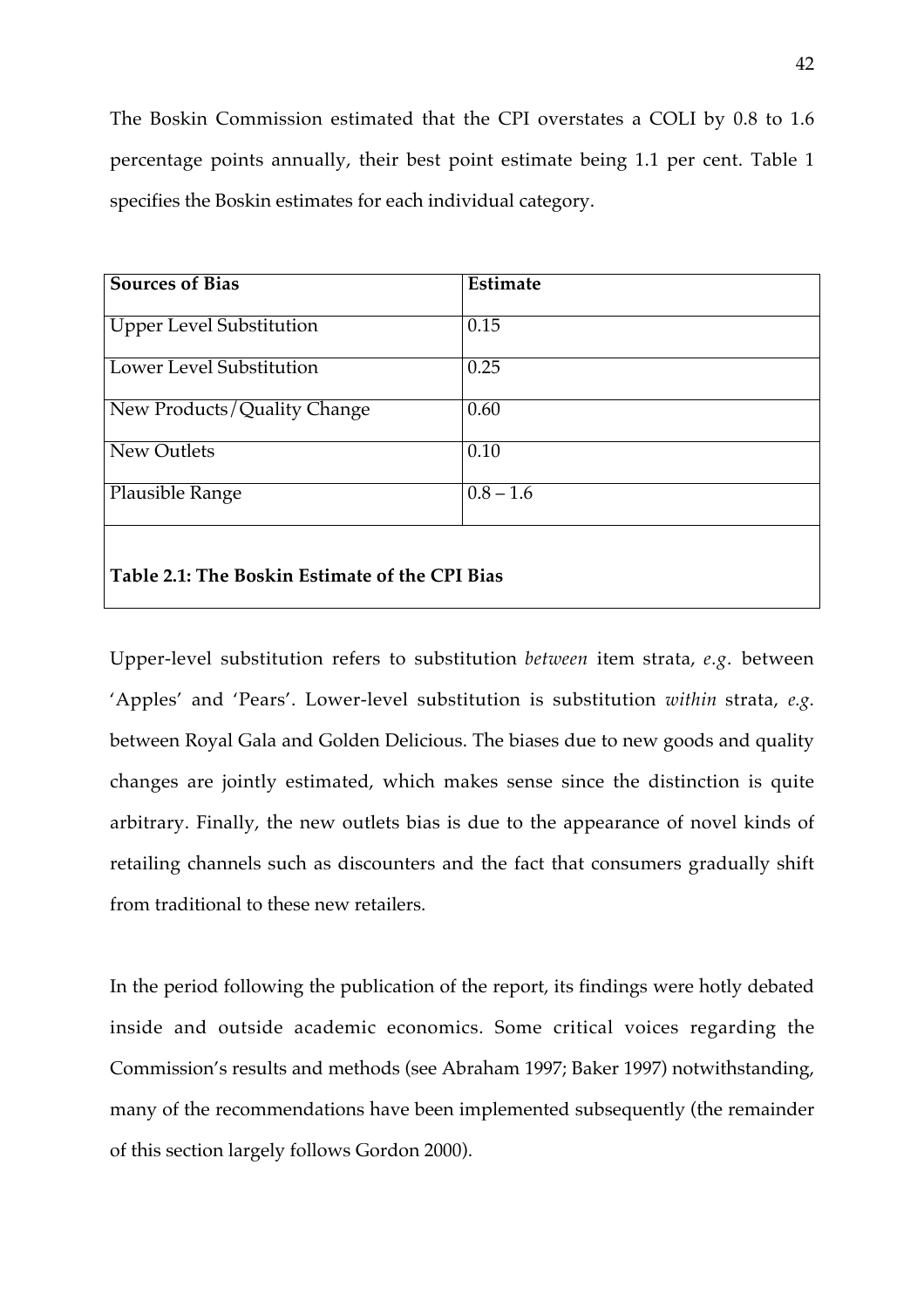First, and foremost, the BLS agreed that the objective of the CPI is to measure a COLI (Bureau of Labor Statistics 1997). It is only consequent, then, to employ geometric weighting at the lower level because geometric weighting reduces the substitution bias. The BLS introduced geometric weighting for almost two thirds of product categories, effective with data from January 1999. At the upper level, the BLS switched from a period of about ten years to a two-year period in updating budget weights. This shift is thought to eliminate or at least reduce upper-level substitution bias.

43

A change that had been planned already before the publication of the Boskin report was to increase the speed of sampling rotation. Now telephone surveys are used more extensively, allowing to increase the sample size and focus on categories where products turn over and new goods are introduced more rapidly.

A number of adjustments concern quality changes. The pricing of hospital services is treated differently as of January, 1997. In the old methodology, hospital visits used to be priced on a 'dollar per day' basis. By contrast, the new methodology obtains prices for a sample of specified treatments for particular diseases. Further, the use of hedonic methods was extended. In particular, television sets and personal computers are now priced using hedonic regression methods. Finally, pollution control measures receive a different treatment. Prior to the report, changes in automobile or petrol characteristics due to air pollution mandates used to be treated as quality changes. As of January, 1999, the BLS regards such changes as changes in price rather than quality. That is, pollution mandates are treated as implicit taxes.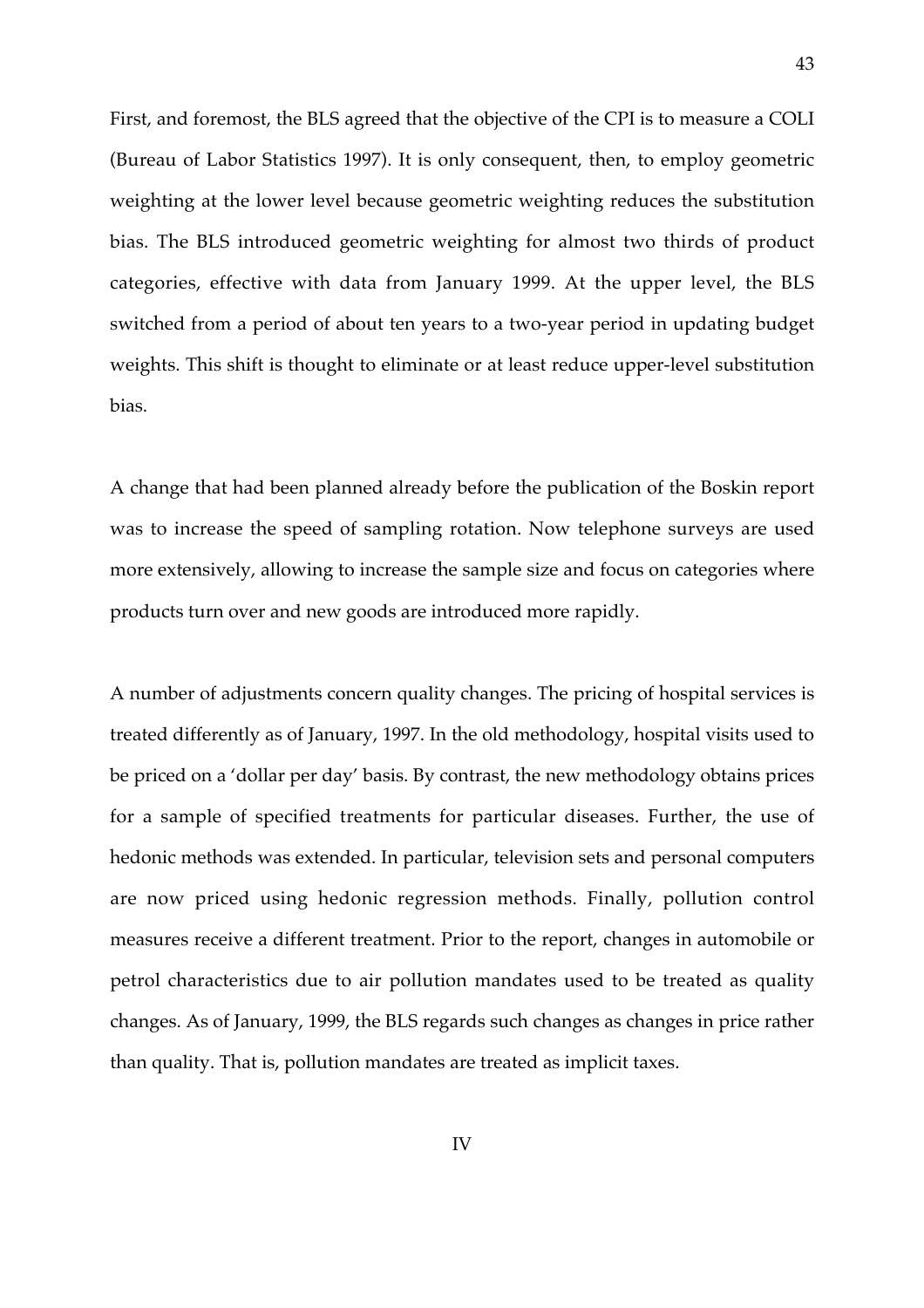In this section, I assess whether and to what extent the Boskin estimates and recommendations were evidence-based, where by 'evidence-based' I mean 'grounded in a systematic empirical investigation of the phenomenon of interest'. The most salient and significant recommendation is that the objective in measuring consumer prices should be a COLI. The belief that the CPI should be a COLI is widely accepted among economists, in the U.S. and elsewhere. But economists provide little if any justification for this choice of measurement objective.

There is no such thing as 'the' consumer-price level. This is clear from the fact that different indices address different questions. A Laspeyres price index, for instance, answers 'How much does a consumer's income have to change between a base and a current period for the consumer to be able to purchase the same selection of goods?', while a COLI answers 'How much does a consumer's income have to change between a base and a current period for the consumer to be able to achieve the same level of utility?' Every index carries its application with it in this way. Hence, given a certain purpose, the right or correct index number is that one that is most effective at serving the purpose (Diewert 1996; Diewert 2001; Fisher 1921; Mitchell 1915; Reinsdorff and Triplett 2004). Now, prominent uses for the CPI are the following (Schultze and Mackie 2002: 192):

- as a compensation measure to calculate how much is needed to reimburse recipients of social security and other public transfer payments against changes in the cost of living and for formal or informal use in wage setting;
- for inflation indexation in private contracts;
- as a measure of inflation for inflation-indexed Treasury bonds;
- as a measure with which to index the income tax system to keep it inflation neutral;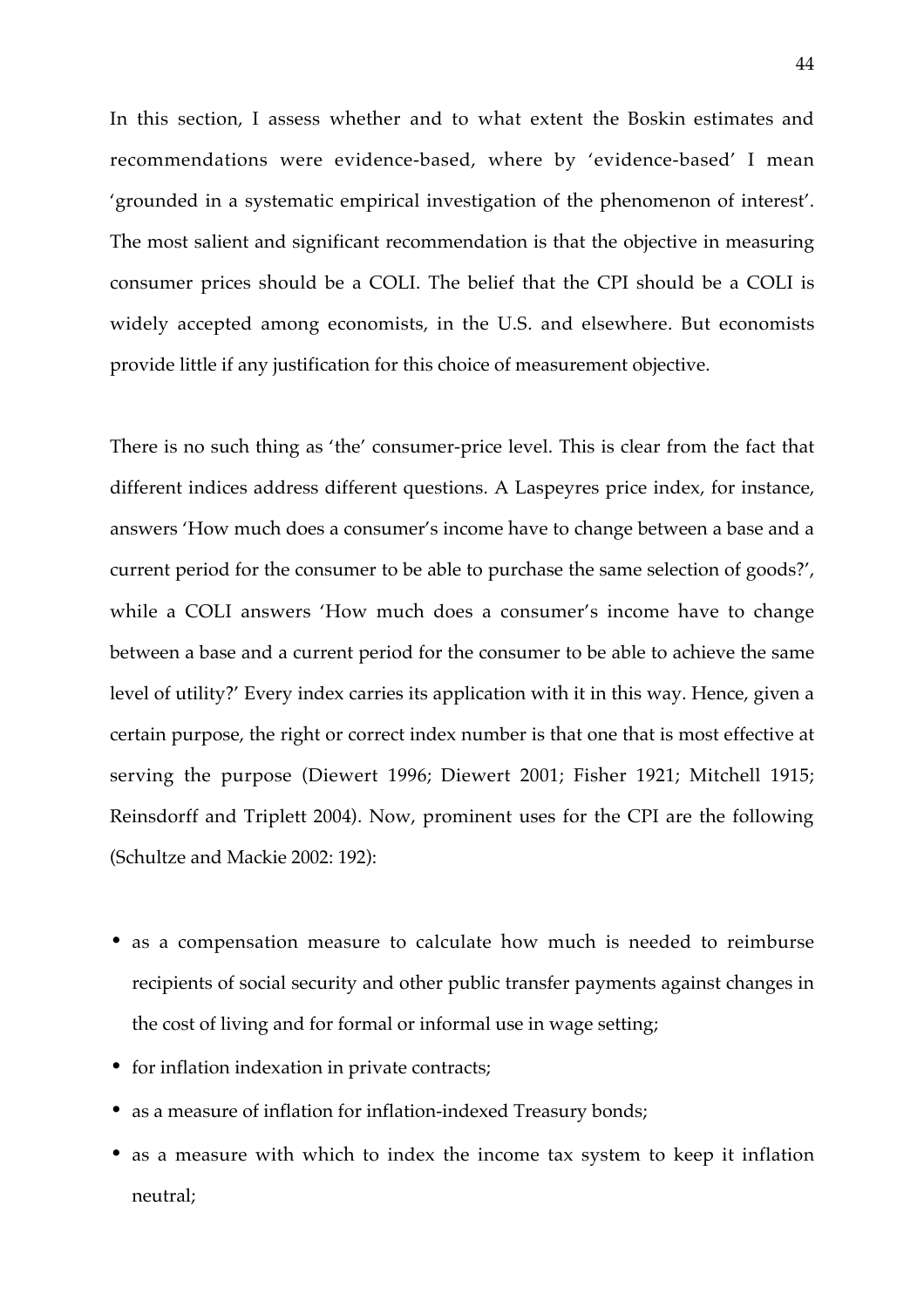- as an output deflator for separating changes in gross domestic product (GDP) and its components into changes in prices and changes in real output; and
- as an inflation yardstick for the Federal Reserve and other macroeconomic policy makers.

Because the indexation of federal programmes has received the greatest attention in the public and academia, let me focus on this purpose. The idea behind indexation is to insulate benefit recipients from rising price levels, which would reduce the value of the transfers if these stayed nominally the same. In the U.S., benefit indexation was introduced in 1969 by the Nixon administration. In his Special Message to the Congress on Social Security, the president said the following:

The impact of an inflation now in its fourth year has undermined the value of every Social Security check and requires that we once again increase the benefits to help those among the most severely victimized *by the rising cost of living*.

I request that the Congress remedy the *real losses* to those who now receive Social Security benefits by increasing payments by 10 per cent.

Beyond that step to set right today's inequity, I propose that the Congress *make certain once and for all* that the retired, the disabled and the dependent never again bear the brunt of inflation. *The way to prevent future unfairness is to attach the benefit schedule to the cost of living*.

This will instill new security in Social Security. This will provide peace of mind to those concerned with their retirement years, and to their dependents.

By acting to raise benefits now to meet the rise in the cost of living, we keep faith with today's recipients. By acting to make future benefit raises automatic with rises in the cost of living, we remove questions about future years; *we do much to remove this system from biennial politics*; and *we make fair treatment of beneficiaries a matter of certainty rather than a matter of hope*.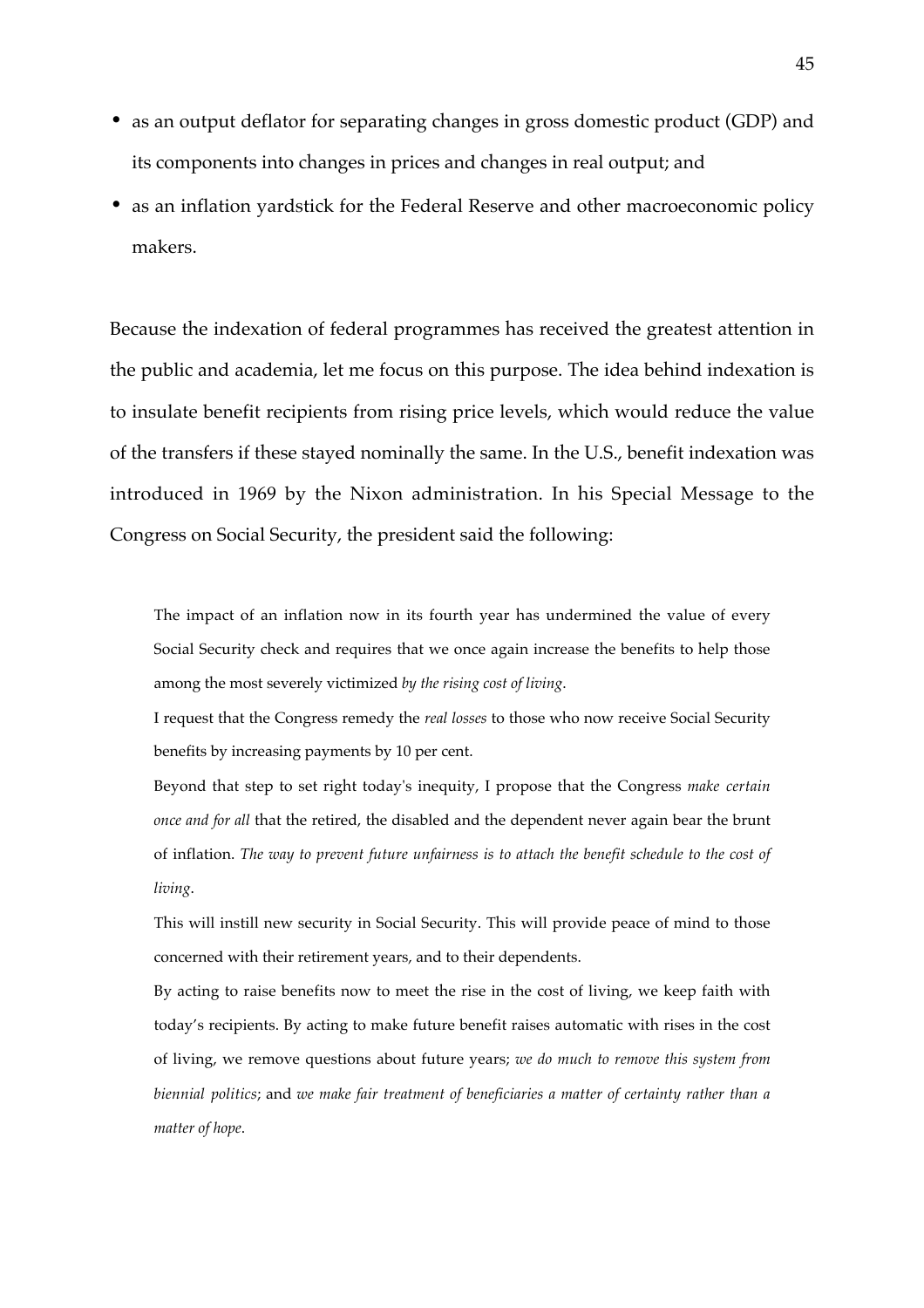Let us first focus on the idea that indexing Social Security payments to the CPI insulates recipients from 'rises in the cost of living'. If this is the ultimate aim behind the CPI, then the Boskin recommendation that the CPI be a 'cost-of-living index' seems to be validated (but *cf*. Diewert 2001 who regards the measurement of a costof-living index as an important purpose in itself and distinguishes this purpose from that of payment escalation).

But this inference is a bit too quick. The economists' technical notion of 'cost of living' as 'cost of achieving a given level of utility' is only one among many connotations the term has. The reader is invited to verify this by consulting a number of English dictionaries. Here are some salient meanings (*cf*. Banzhaf 2001):

- 'the cost of meeting certain basic requirements',
- 'the cost of purchasing goods which are included in an accepted standard level of consumption' and
- 'the cost of maintaining one's usual standard'.

Each of these has different implication for the associated measurement procedures, mainly, of course, as regards the choice of the basket of goods. The first and second definitions contrast with the subjective nature of the economists' conception and call for intersubjectively accepted conceptions of 'basic requirements' and 'standard of consumption', respectively. While the first includes only essential goods such as food, clothing and shelter the second covers any definition as long as it is somehow socially legitimised. The third may include a household's standing *relative to others*, and thus come closer to an income rather than a price index.

Different definitions have different consequences for the wellbeing of benefits recipients. This shifts the discussion from 'what is the right index number?' to 'what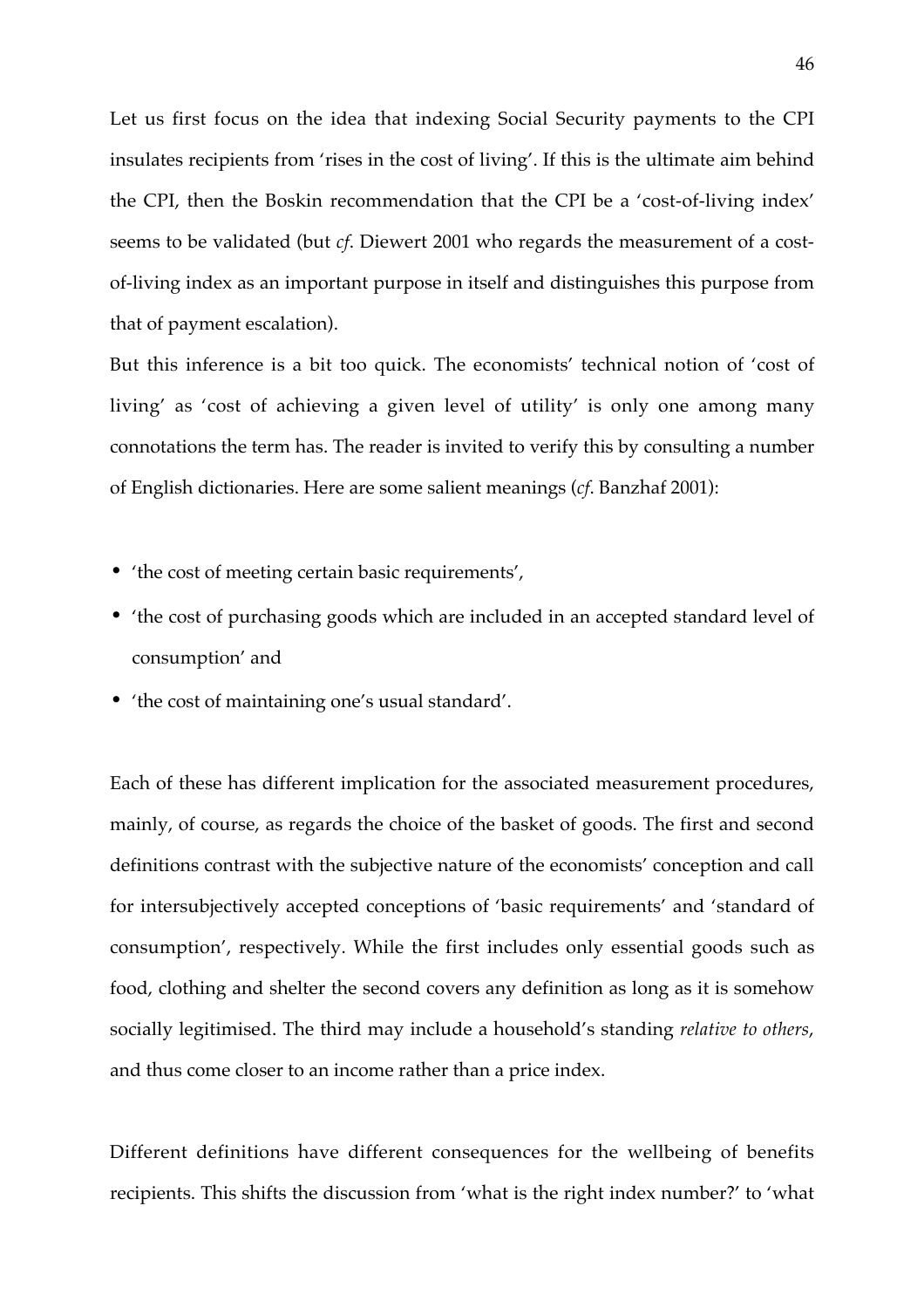is the right concept of "cost of living"?'. At this point we leave the territory of solid empirical facts and enter the realm of evaluations. For no matter how much we investigate prices and goods, their traded quantities, their qualities and how they change over time, such analysis will not give us any clues as to the correctness of our concept of the cost of living. What kind of investigation should we seek instead?

The answer is, in my view, that this question should be settled in the exact same way as other questions regarding the aims of a society are settled. Societies must make up their minds about such decisions all the time: What's the age of consent? Should there be capital punishment? Should we allow smoking in bars? How do we treat users and dealers of recreational drugs? Should there be a national speed limit? Ought we to allow stem-cell research? And so on and so forth. Since this is not a treatise in applied political philosophy, I hesitate committing to a definite answer to our specific question (or any of the above, for that matter). But from the point of view of the methodology of economics it is important to see that such a question cannot be addressed by scientific means alone. There simply is no naked fact there, waiting to be picked up by a scientist. Rather, just as society decides whether to support certain groups in the first place, it should decide in the same way about concept of cost of living because that concept determines the cash value of the support.

Absent a decision about the correctness of the concept of cost of living by society (be it by explicit vote, some representational mechanism, a benevolent dictator, a philosopher king or what have you), it is thus hard to argue that the COLI is necessarily the wrong choice (but consider the discussion in the next Chapter). In what follows I will, for the time being and the sake of the argument, take the COLI concept as given.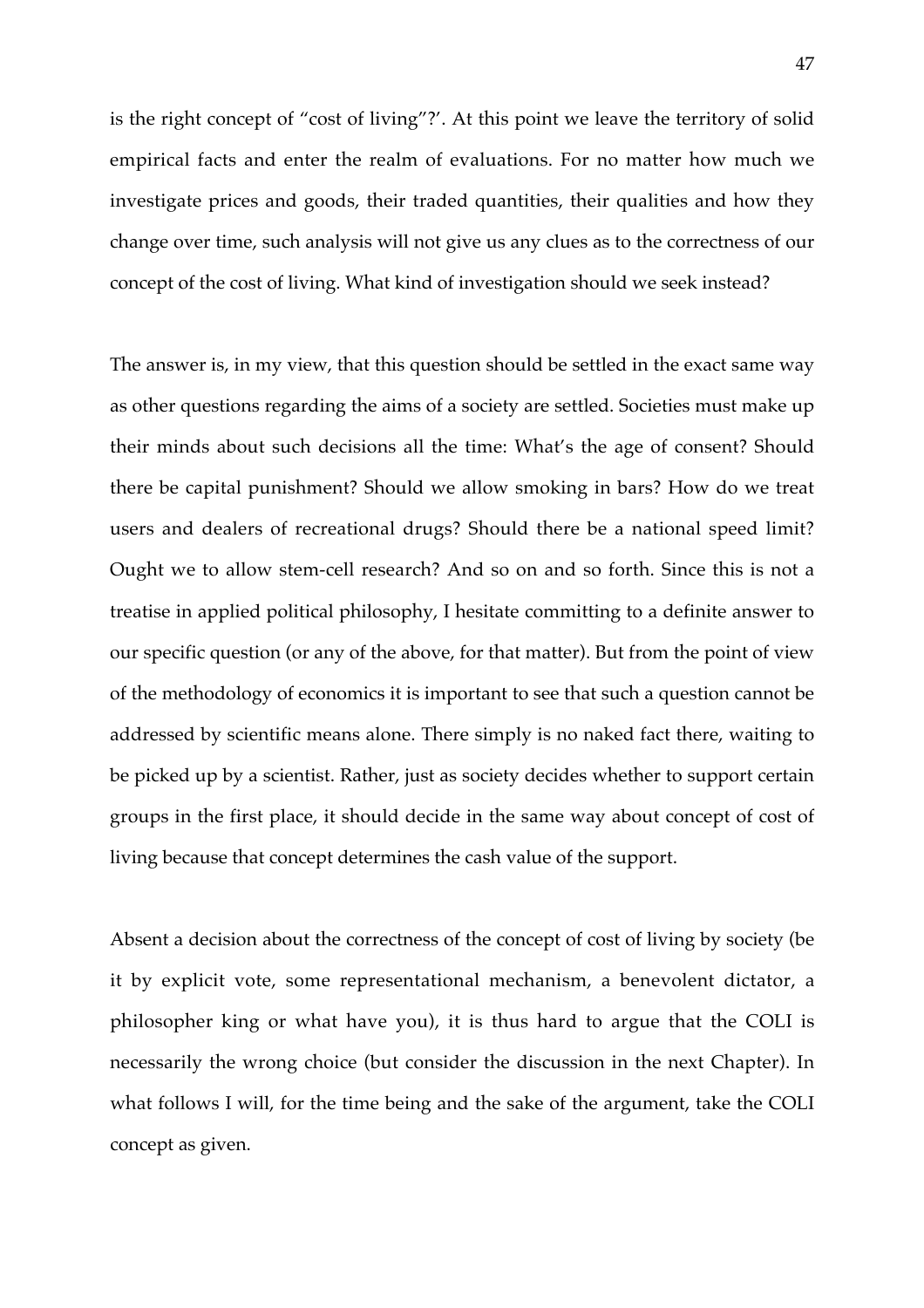If the CPI ought to be a COLI, it is correct to try to estimate the substitution bias, which arises from the fact that there is no substitution whatsoever in a fixed-basket price index. We need to be alert though. A superlative index approximates a true COLI only when certain assumptions can be made. The approximation result presupposes the truth of general equilibrium theory, that consumers' preferences are stable over time and have a certain form, and their relatively homogenous distribution in the group considered. None of these assumptions are necessarily or universally true or even true for the most part. The COLI approach implies that item substitution is caused by no other factor than price changes. In fact, item substitution may also be due to many other factors such as changes in tastes, limited availability, chance and error (see for instance the discussion about the difference between forced and voluntary substitution in Reinsdorff and Triplett 2004: 11 as well as the discussion below). Assuming general equilibrium theory tacitly supposes that these other factors are not at work but whether they are or not can and can and should be determined empirically.

The most controversial issue is, however, the treatment of quality changes. Including the bias due to new outlets the error in this area estimated by the Commission amounts to 0.7 per cent of the 1.1 per cent total. As mentioned above, the BLS employ an array of tools to deal with quality changes. Given these tools are already in place, the Boskin Commission is effectively saying that the BLS methods are insufficient to determine the exact effect of 'true' quality changes on utility. But how would the Commission know? The answer must be that they (think that they) employ superior methods to determine the impact of quality changes. This is surprising because they did not have any special research funds at their disposal to empirically investigate the issue. Hence, the Commission based their results on extrapolations from previous research and guesswork.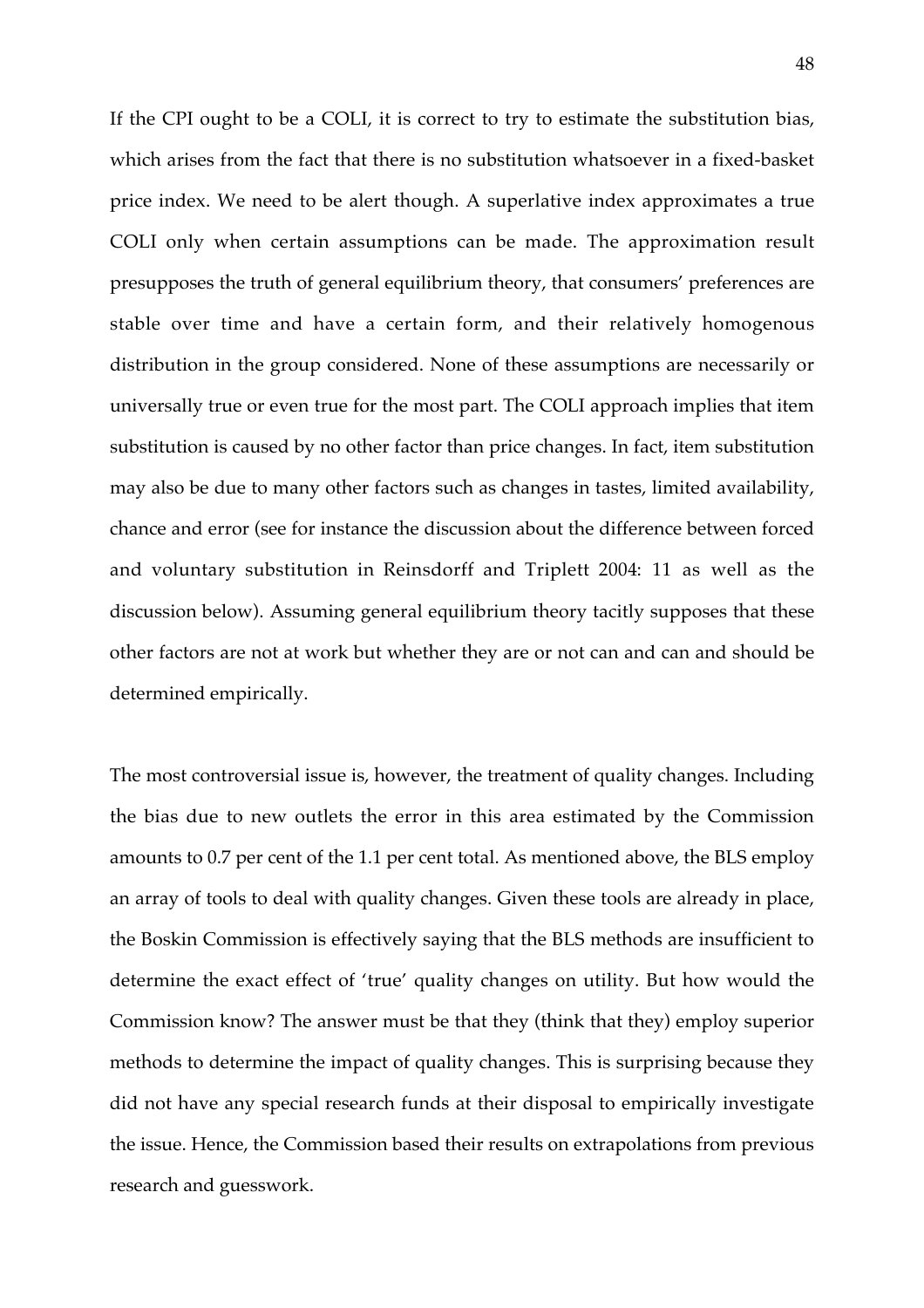In the Final Report, the estimates of the bias are organised in product categories following the seven main categories of the CPI. Let us look at the arguments given in slight detail (all quotes and citations are from the relevant sections in Boskin *et al.* 1996).

1. *Food and Beverage*. The Boskin Commission notes that there is little if any published evidence on the impact of quality changes in this category. They argue, however, that this category has experienced great improvements over the past 30 or so years due to increased product variety, increased freshness of the produce and a greater selection available at supermarkets, eliminating the need to do time-consuming trips to specialised shops. They reckon: 'A conservative estimate of the value of extra variety and convenience might be 10 percent for food consumed at home other than produce, 20 percent for produce where the increased variety in winter (as well as summer farmers' markets) has been so notable, and 5 percent for alcoholic beverages where imported beer, microbreweries, and a greatly improved distribution of imported wines from all over the world have improved the standard of living. Increased variety and convenience in food away from home, in every price category from McDonalds to luxury restaurants…, can also be credited with a 10 percent premium', which amounts to a total bias in this category of 0.4 per cent per annum (weighted with CPI shares and converted into annual geometric growth rates).

2. *Housing*. The most important component within housing is shelter, and the Boskin Commission thinks that the BLS underestimates the value of appliances such as modern refrigerators, stoves/ovens as well as air conditioning and improved plumbing. Their 'conservative' estimate of this bias is 10 per cent over 40 years or 0.25 per cent annually. The Commission further argues that the BLS misses important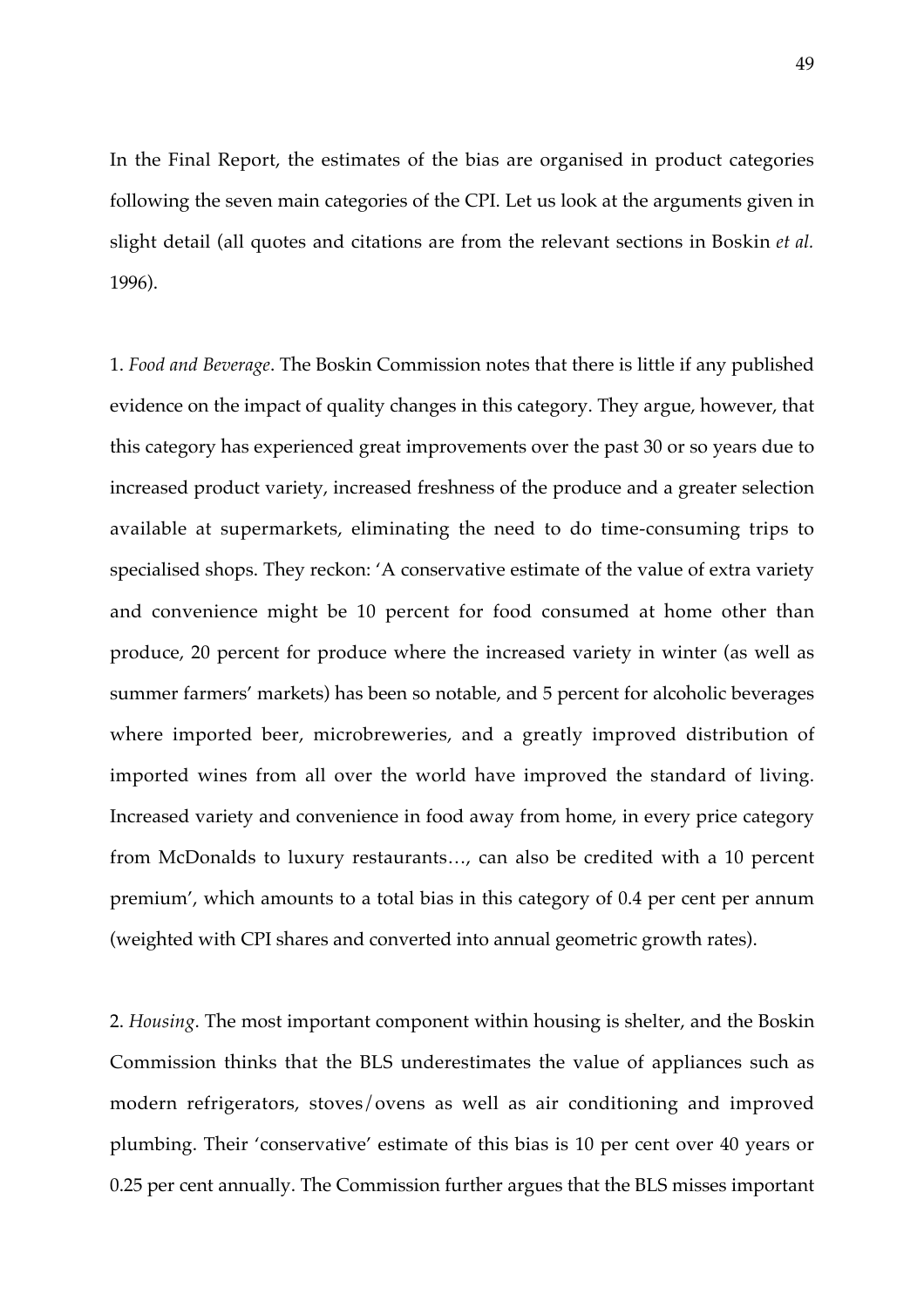quality improvements in the non-shelter components of housing such as telephone and cable TV services. New communication technologies have improved clarity and reliability of phone calls, and 60 per cent of households now have cable TV along with its improved picture quality and variety of channels. The 'conservative' estimate in this category is 10 per cent per decade or one per cent annually. Unlike most other product categories, that of appliances and consumer electronics has been systematically researched—incidentally by one of the Commission members, *viz*. Robert Gordon (Gordon 1990). On the basis of this research the Commission estimates the bias to be 3 per cent for appliances, 4 per cent percent for radio-TV, including VCRs and camcorders, and 15 per cent for personal computers, which amounts to 0.1 percentage point annually after weighting.

3. *Apparel*. In this category too Robert Gordon has conducted a systematic study (Gordon 1996). On the basis of year-by-year comparisons of identical items from the Sears catalogue, Gordon estimates that the CPI overstates true apparel inflation by 1.92 per cent annually. Yet, the Commission 'conservatively' concludes that the bias is 1 per cent per year for apparel.

4. *Transportation*. Within the transportation component of the CPI new and used cars occupy a central place. In their calculation of the bias, the Commission treats mandatory anti-pollution devices as price rather than quality increases. Curiously, mandatory safety equipment such as seatbelts and crash-resistant bumpers continue to be treated as quality improvements 'since our feeling is that consumers see the connection between their own safety and the devices more directly than they do between anti-pollution devices and air quality'. This is irrelevant, however, for the determination of the current bias of the CPI since most of these new regulations were introduced in the period before 1983. But since 1983 the longevity of cars has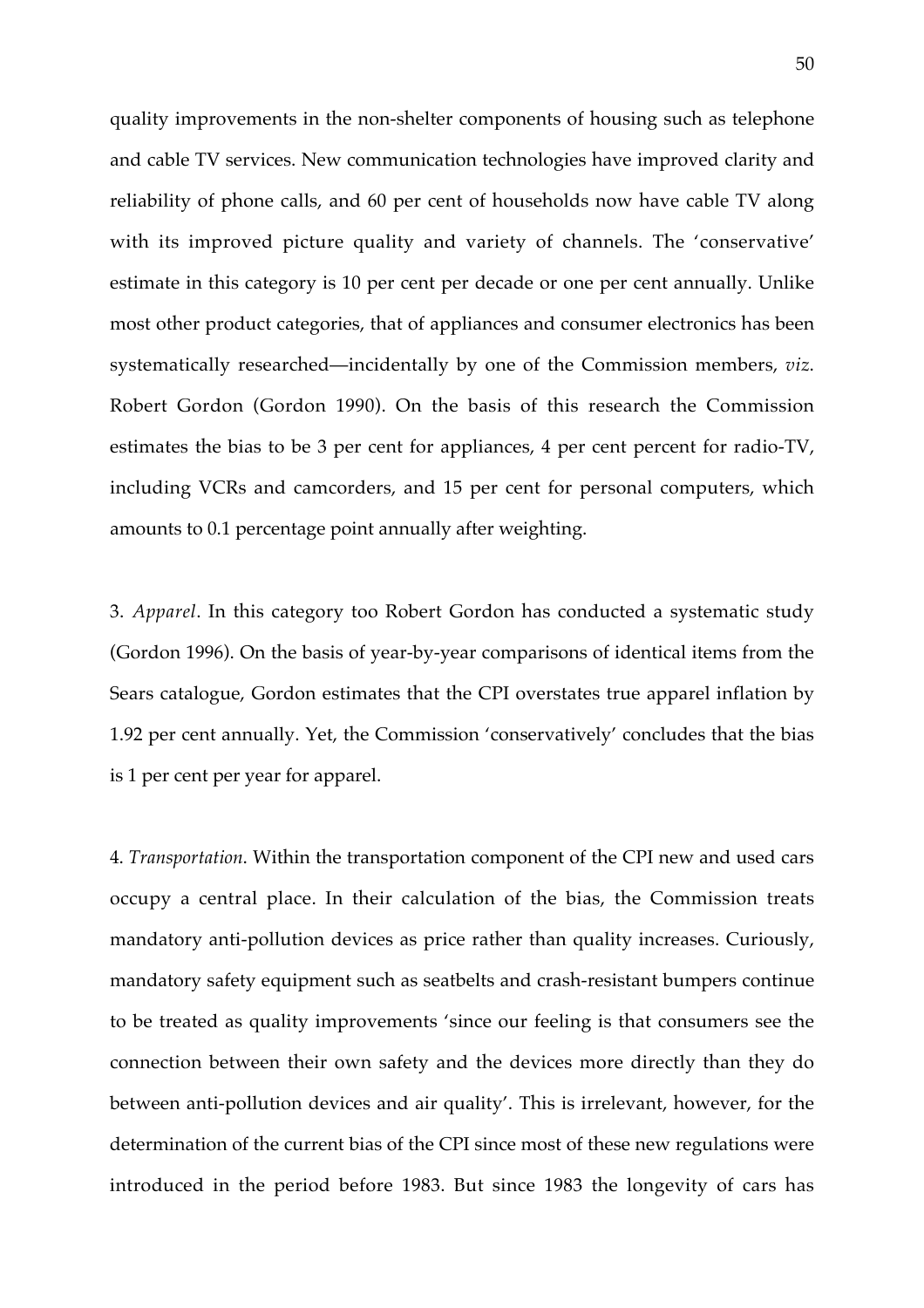improved markedly, another fact overlooked by the BLS. The Commission argues that cars should be treated on a rental-equivalent basis similar to owner-occupied housing. If the lifespan of a car increases, the annual cost goes down as the same purchasing price can be distributed among more years. The bias due to this factor is estimated to amount to 0.59 per cent annually for the post-1987 period. Similar considerations apply to transportation-related products such as petrol. The Commission thinks there is a bias in this category of 0.25 per cent due to increased convenience from automatic credit-card readers built into pumps. Finally, Baily and Gordon 1988: 416, estimated a substantial bias due to the failure of the BLS to take discount air fares into account.

5. *Medical Care*. There are three primary categories in this area: prescription drugs, professional medical services and hospitals. The CPI for drugs is upwardly biased because of the treatment of generic drugs (prior to 1995) and the introduction of new drugs, according to the Commission. This conclusion is based on research by Commission member Zvi Grilliches and his collaborators (Bernt *et al.* 1996; Griliches and Cockburn 1994). The bias is estimated to be two per cent annually. In the physicians/hospital services category there is a bias due to the treatment of services on the based on input rather than outcomes (*cf*. above discussion). According to a number of studies of particular treatments, which assess the bias due to the BLS practice to measure 'days in hospital' rather than 'services pertaining to a specific condition', the CPI overstates true inflation by roughly 4.5 per cent. The Commission regards three per cent as a conservative estimate.

6. *Entertainment*. The Commission finds no bias in newspapers and magazines but assumes that sporting equipment and toys are subject to a slightly smaller bias than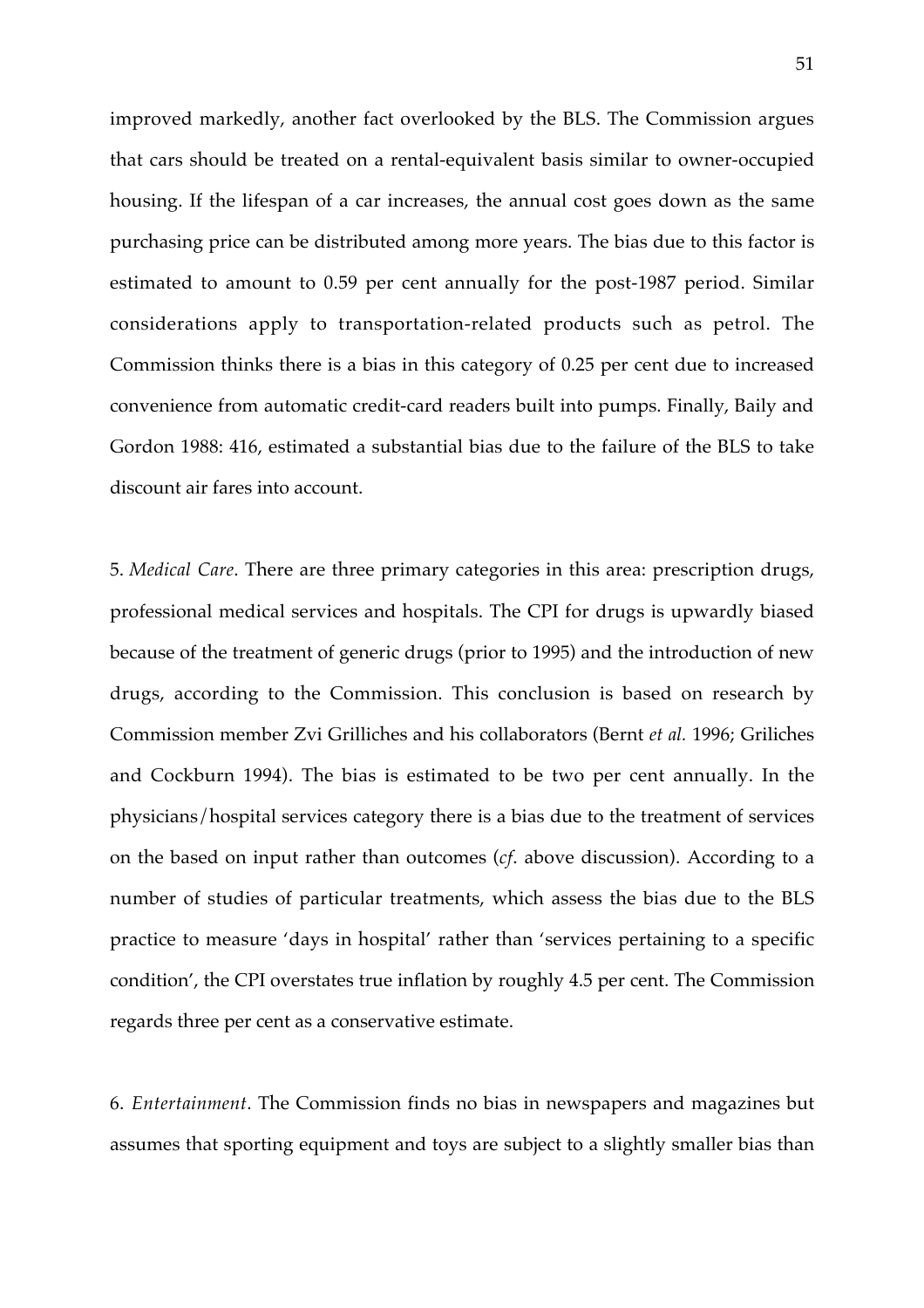Gordon found for appliances (two per cent per year as compared to three per cent for appliances).

7. *Other Goods and Services*. This category includes small personal care appliances such as hair dryers, which are subject to the same bias as other appliances according to the Commission. Further, personal financial services are 'conservatively' estimated to suffer from an annual bias of two per cent, due to improved technology such as cash machines.

The results found in each category can and have been questioned on the basis considerations very similar to the ones given by the Commission. For instance, the Commission members argue that the quality of the available food has constant improved over the past 30 years due to better variety, refrigeration technology and so forth. With the same degree of justification we can argue that the quality of our food has deteriorated in this period. The flip side of the greater convenience that accompanies the larger market share of big supermarkets is a greater concentration of business, which means greater market power of retailing companies, which often use this power to put pressure on food producers. This, in turn, forces food producers to cut costs and thus to use cheaper ingredients, more intensive farming methods and so on. Food scandals like BSE are only one effect of this process. Another is the use of cheaper inputs like hydrogenated vegetable fats instead of good oils, butter or lard and the use of animal waste products instead of muscle meat. The health effects of these and similar factors are well known, and looking at U.S. obesity figures lets one wonder whether the quality of nutrition really improved by as much as the Boskin Commission reckons.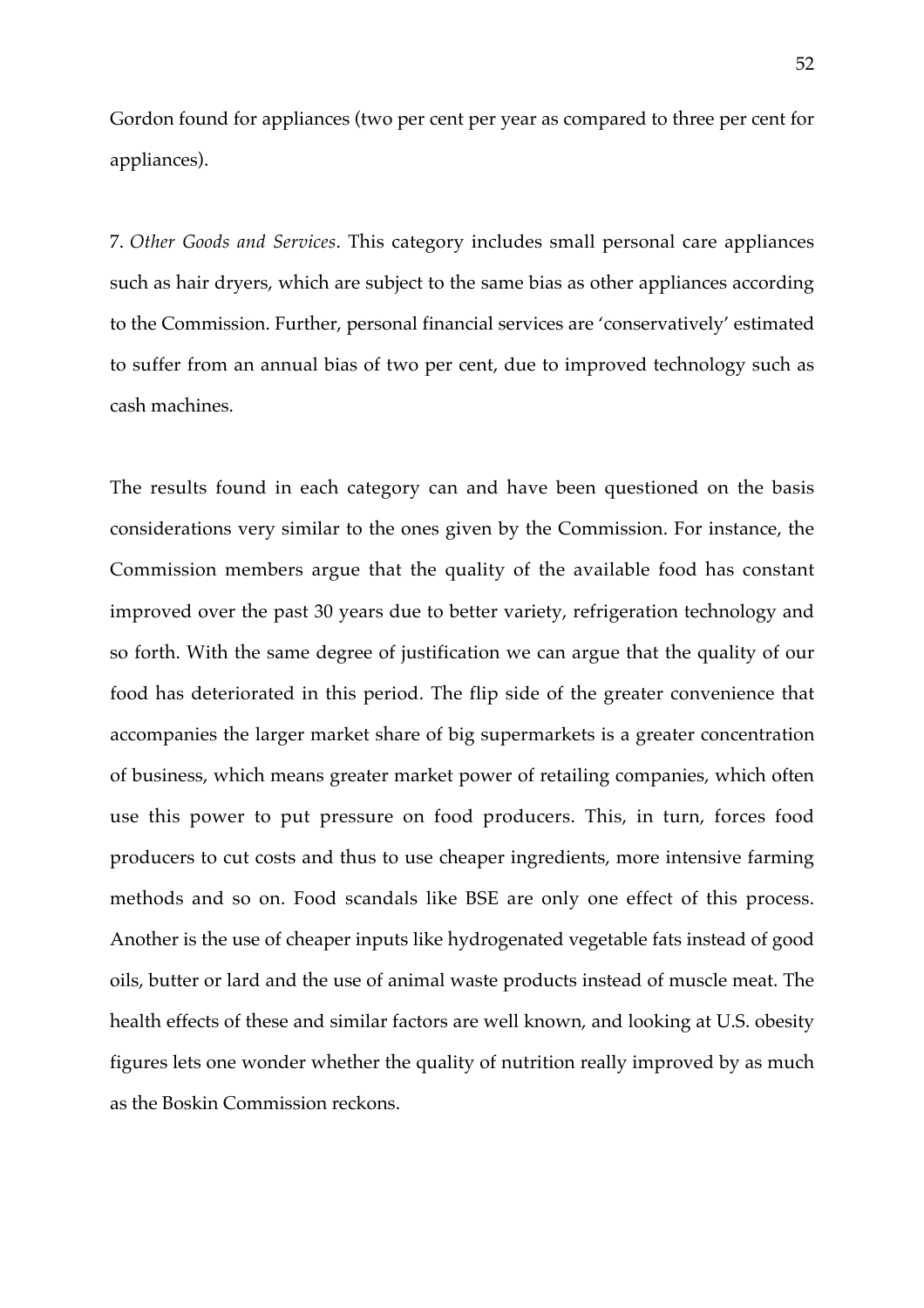To be sure, I do not want to argue that the Commission's *results* in the food and beverage category are necessarily mistaken. Maybe the factors cited by the Commission outweigh the just mentioned opposing factors by exactly the amount estimated. The problem is that we cannot tell—on the basis of the evidence given.

The exact same reflections apply to all categories. Maybe the average quality of housing improved over the past decades. At the same time the U.S. experienced the phenomenon of the 'urban sprawl'—suburbanisation—with all its potentially negative effects on wellbeing. Maybe cars have much better durability than they used to. But maybe we only use them for more years because we're forced to by income constraints or because we simply like to. Maybe the prescription drugs available today are much better than those 20 years ago. But maybe the pharmaceutical industry convinces us to suffer from diseases we would not have were it not for the drugs that treat them. We need to recall that the relevant quantity is not an objective fact about quality changes of various products. It is rather the effect of perceived quality changes on subjective wellbeing of consumers, on consumers' 'utility'. Guesswork in this area cannot substitute systematic research into consumers' opinions.

In summary, there is little systematic evidence for the correctness of the Boskin estimate of a 1.1 percentage point upward bias of the CPI. Accepting that the CPI should be a COLI, a judgement for which there is itself little supportive evidence, it is correct to calculate the bias that is due to consumers' substitution behaviour. The technique employed by Boskin *et al*. presupposes that all substitution is due to relative price changes, an assumption that lacks plausibility and should be substantiated empirically. Moreover, bias due to substitution makes up only 0.4 per cent out of the 1.1 per cent total. The remainder is due to changes in the quality of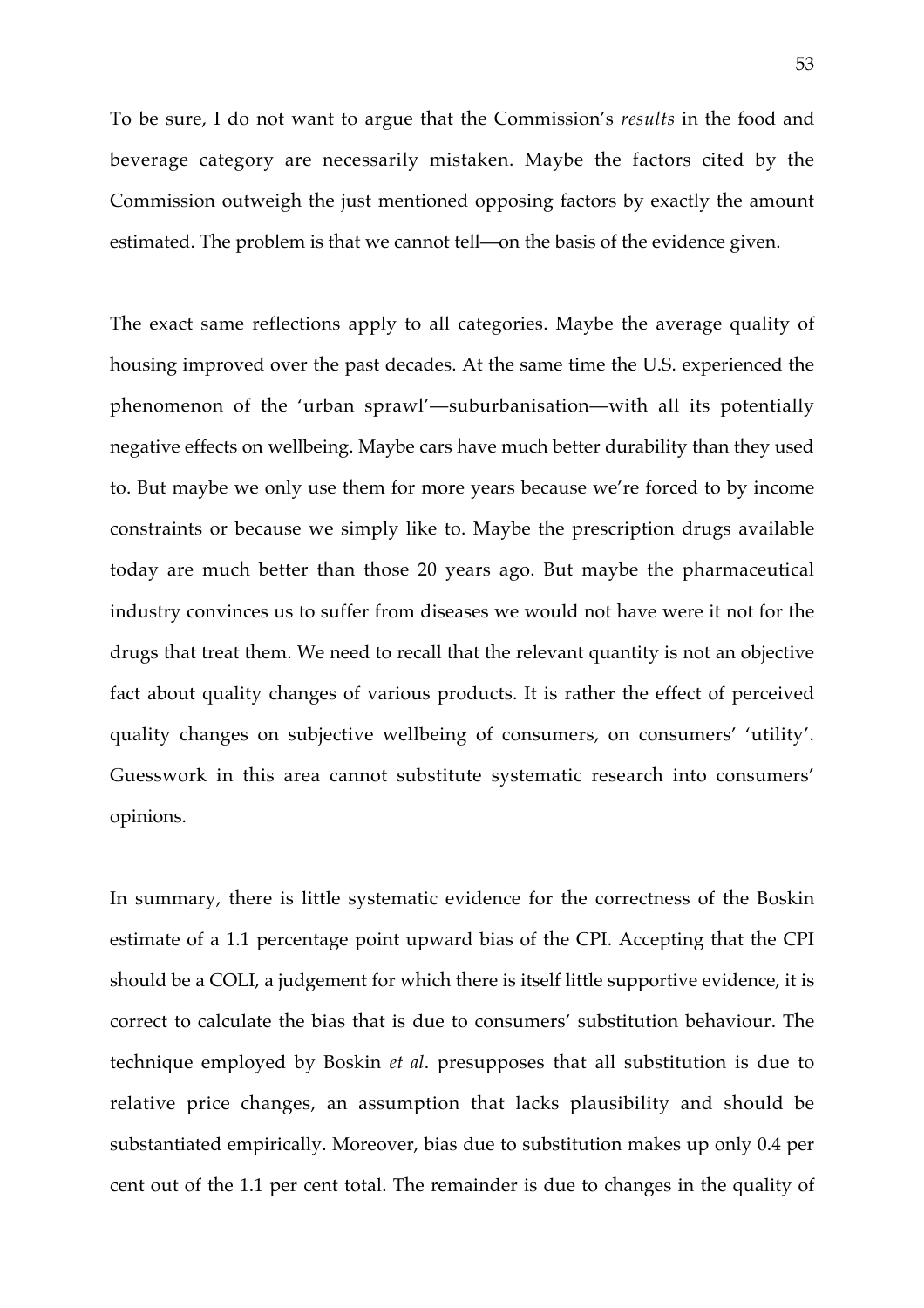goods and retailing channels, and the impact of such changes on consumers' utilities should be estimate empirically and not guessed.

It looks therefore as if the Boskin estimates and recommendations were based on dogma rather than the appropriate political process; and on guesswork rather than systematic empirical investigation. But perhaps this conclusion is too hasty. Don't many socio-political decisions require expertise rather than explicit vote, say, and judgement rather than standardised empirical test? The following section takes this suggestion serious and examines the prospects for basing such decisions on expert judgement.

## V

Let us now return to the Nixon quote and focus on a different aspect. Here is the last sentence again: 'By acting to make future benefit raises automatic with rises in the cost of living, we remove questions about future years; *we do much to remove this system from biennial politics*; and *we make fair treatment of beneficiaries a matter of certainty rather than a matter of hope*.' In other words, the underlying aim of benefit indexation is to substitute *political judgment* with an automated or *mechanical procedure*.

In this *Trust in Numbers* (Porter 1995), Ted Porter argues that one driving factor behind the increasing mechanical quantification of political matters is the attempt to overcome mistrust in expert judgement. Much of the history of CPI measurement is an almost paradigmatic case study for this process. The CPI was first introduced in 1919 (though under a different name), following the Shipbuilding Labor Adjustment Board's decision to escalate wages by a price index. Federal programmes were first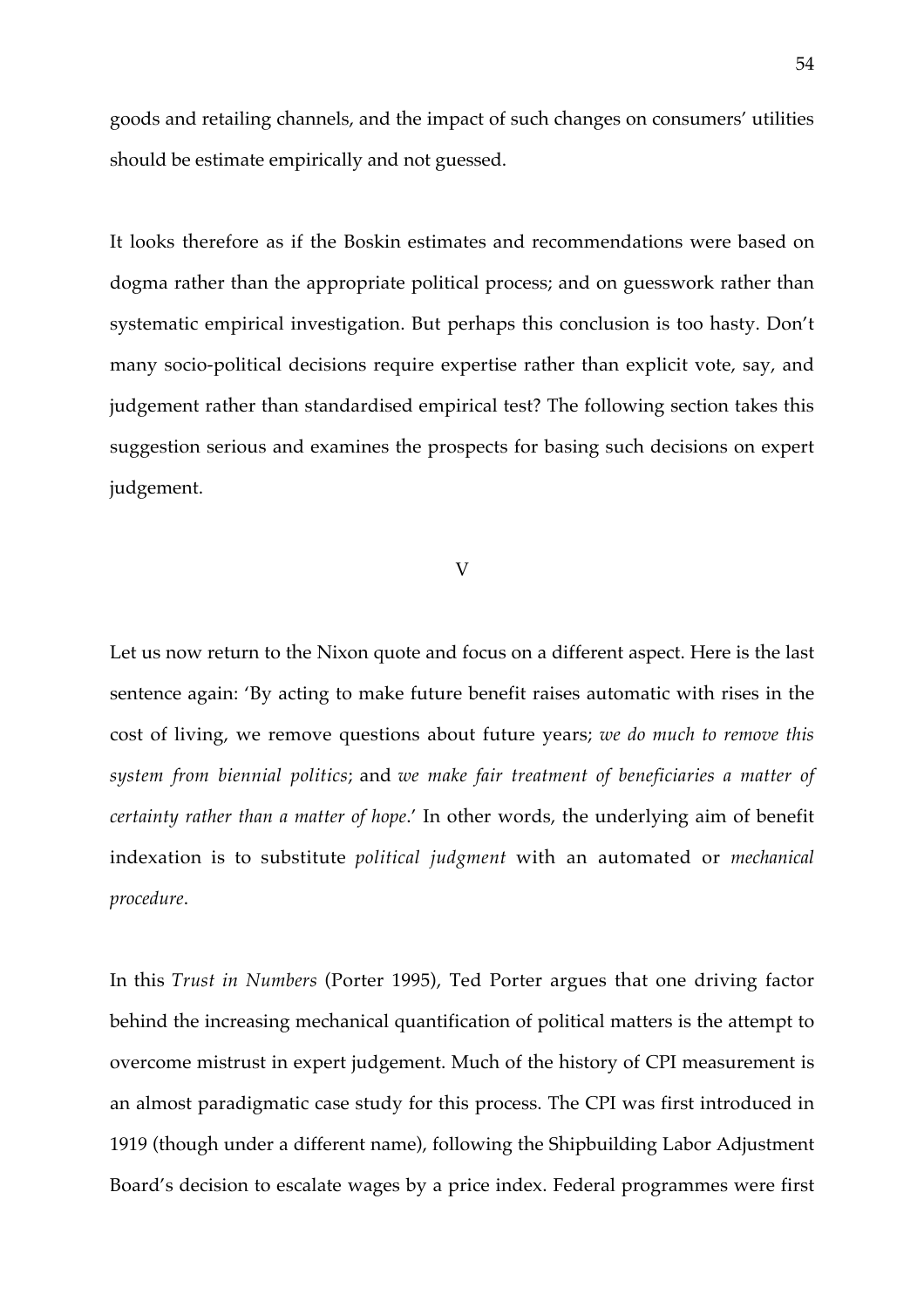CPI-indexed in 1969 (see Nixon's Special Message above), and the number of indexed programmes has since risen greatly.

Recall the Boskin Commission's recommendation number 15: 'Congress should establish a permanent (rotating) independent committee or commission of experts to review progress in this area every three years or so and advise it on the appropriate interpretation of the then current statistics'. One way to interpret this recommendation is to say that the Boskin Commission wants to resist this process of mechanisation or objectification of socio-political decisions. Porter points out in his book that such counteracting tendencies have been common in the past. Importantly, he shows that there is often a struggle between two conflicting aspirations: our desire to make *transparent* decisions on the one hand (by applying mechanical decision rules, which, in principle, can be checked by the public) and our desire to make *accurate* decisions on the other (by invoking experts).

We mistrust experts because they are humans and as such sometimes err. They will always act on some interests, and these interests may conflict with the purpose of the investigation. Moreover, expert judgement has an irreducible subjective element. This creates a problem for the public accountability of the decision making. An explicit procedure is transparent and can, in principle, be checked. Human judgement, by contrast, cannot be rationalised in the same way. Using it may create the impression that scientific decisions are up to a committee of elitist insiders whose exact working is foreclosed to ordinary people.

There are thus methodological reasons as well reasons having to do with the public interest in deriving scientific decisions to limit the role of expert judgement. And yet, there are few areas in science (and many other areas of inquiry) that are characterised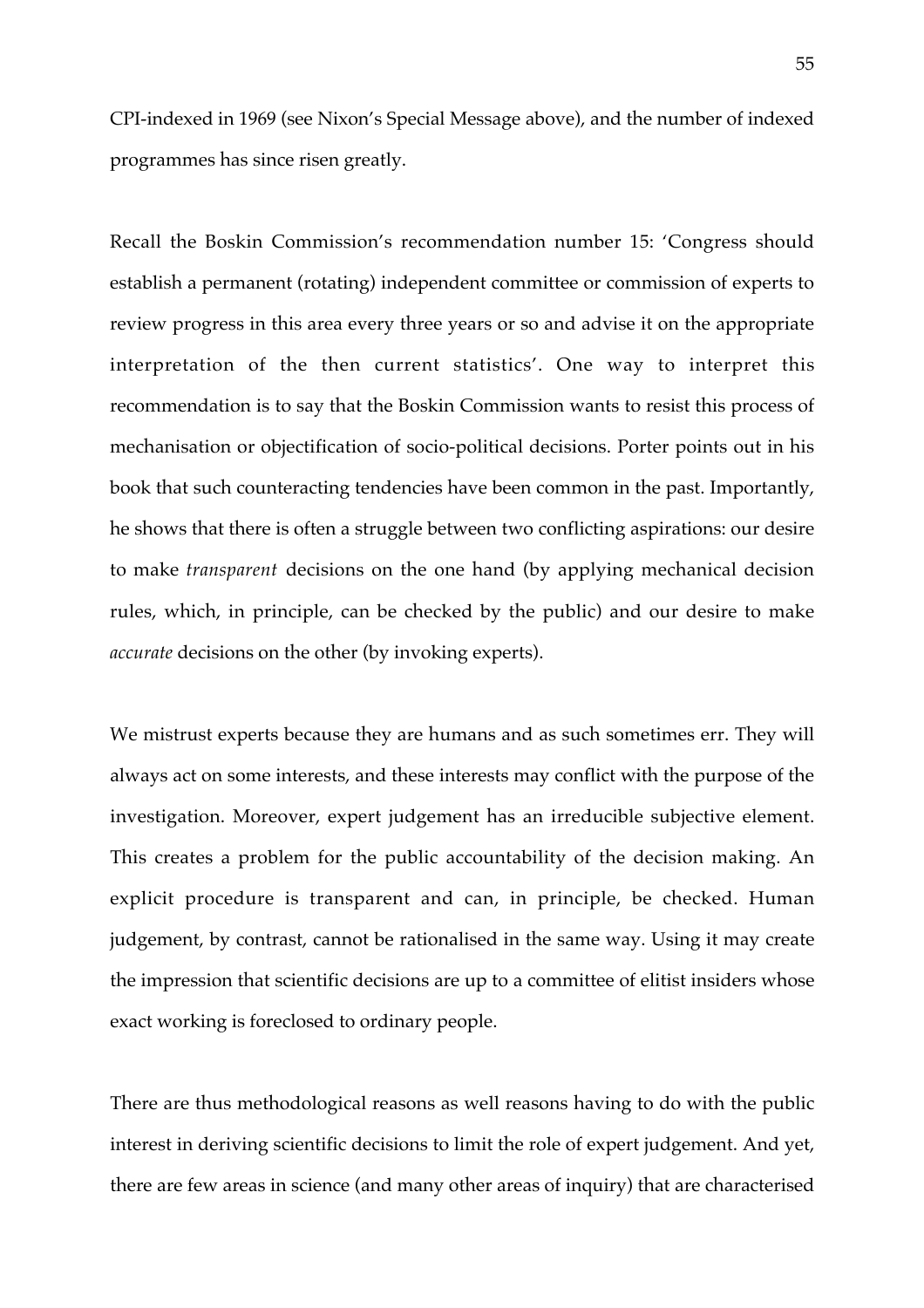by problems simple enough to be addressed adequately by purely mechanical procedures. Porter describes one case where the experts were able to sustain the pressure to generate mechanical, quantitative evidence from the government bureaucracy for a comparatively long time: the Victorian 'gentleman actuaries'. An argument frequently used by the actuaries was that company principles, investments made and lives insured differ too much from case to case such that a set of standardised rules would necessarily lead to bias (in fact, this claim by the Victorian actuaries seems to be supported by evidence, see Ericsson and Lehmann 1996). What was called for was thus 'judgement and discretion'. But the necessary expertise was not based on particular elite from which the actuaries were recruited or even their academic training. Rather, it was the acquaintance with the local particularities of the business concerned that mattered. Porter summarises a lecture by actuary Henry Porter thus (*op. cit.*: 106):

Men of experience recognize the crucial importance of 'judgment' in actuarial practice. Porter's lecture was a paean to 'judgment and experience,' which 'cannot be taught' but only acquired through an apprenticeship, as in all professions.

Stories about the expert wine taster, chicken sexer, chess or bridge player or arts dealer are legend. The chicken sexer merely looks at the back of the day-old chick and knows its sex on the basis of very subtle cues without really being able to explain how he came to the decision (Horsey 2002); the chess player 'sees' the next move without going through a complicated algorithm that could be instantiated on a machine; countless tests have been developed to tell a fake from a genuine piece of art—but they can all be tricked more easily than the trained expert.

The same is true of many areas in science. Experts reliably outperform novices in cases of difficult medical diagnoses, especially when diagnoses are visual, for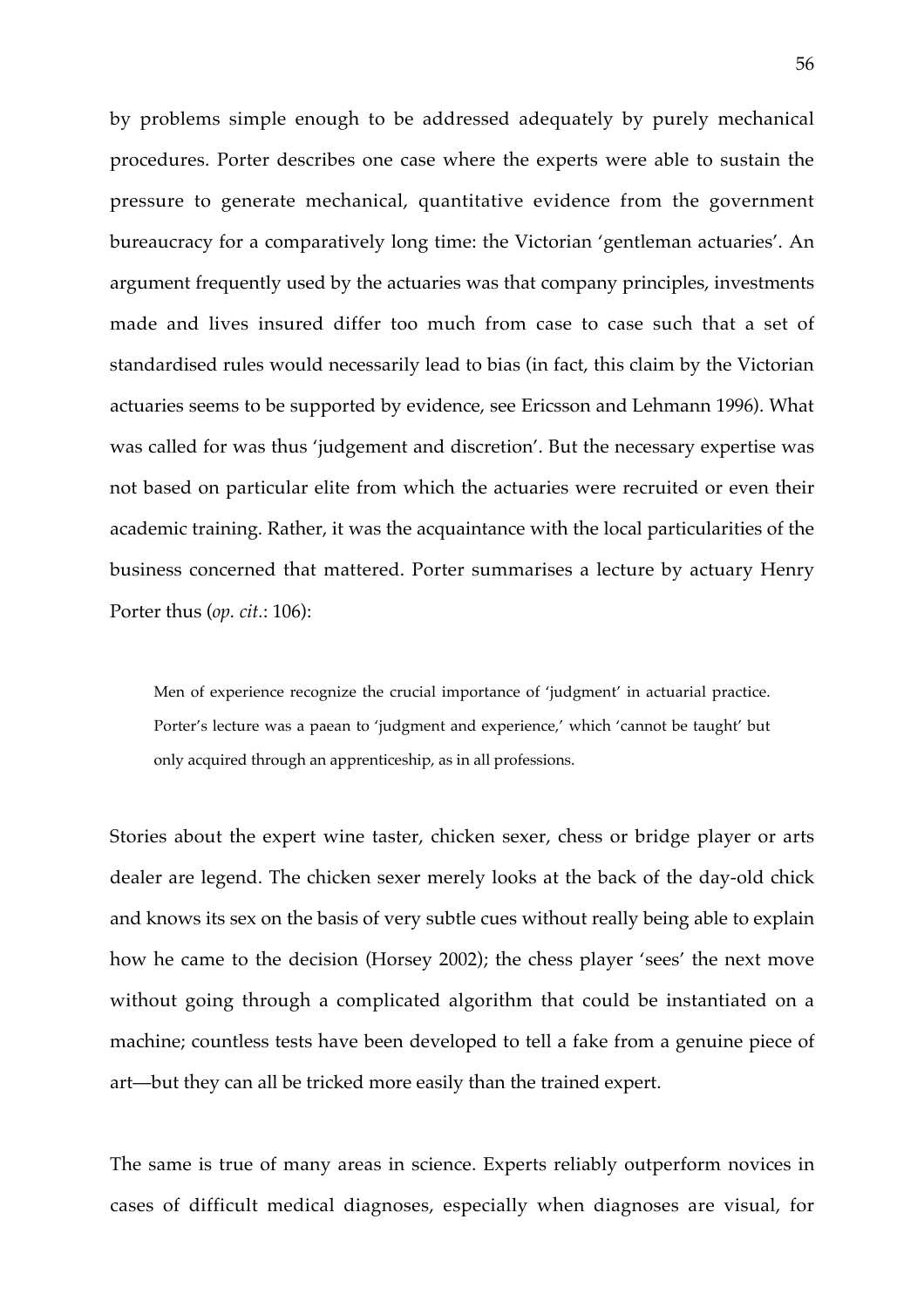example diagnoses from X-rays or diagnoses of skin disorders. Experienced physicists exceed younger colleagues in problem solving because they have developed superior mental representations of paradigmatic situations and so on.

The trade off pointed out by Porter then seems to be real. Many domains of science and everyday inquiry involve a tacit element that often resists formalisation into a standardised rule. Experts can fill in the gap but at the cost of bringing in methodological and normative problems.

In order to trade off the conflicting desiderata adequately, a reasonable strategy may be to require that experts meet certain tests if their judgement is to be accepted as evidence. We calibrate a measurement instrument against a standard or investigate its proper functioning empirically in other ways. Analogously, we want to ascertain that experts 'work well' when their judgments are called for. In terms of the concepts introduced in Chapter 1, we can say that any expert judgement is prima facie evidence for a claim; the judgement is valid or sound evidence only if the experts are free of bias—if they pass the tests. The following set of principles is intuitively appealing (indeed, see the six conditions in Walton 1989: 60, which overlap with the following to some extent):

• **Subsidiarity Principle**. *Experts should be invoked only when there is reason to believe that they perform better than mechanical rules or that mechanical rules cannot be applied in the context of a given task.*

If it is true that there is a trade-off between accuracy and transparency, we should seek to get at least one pole of the trade-off. It hardly makes sense to seek evidence from a procedure that is both inaccurate and intransparent.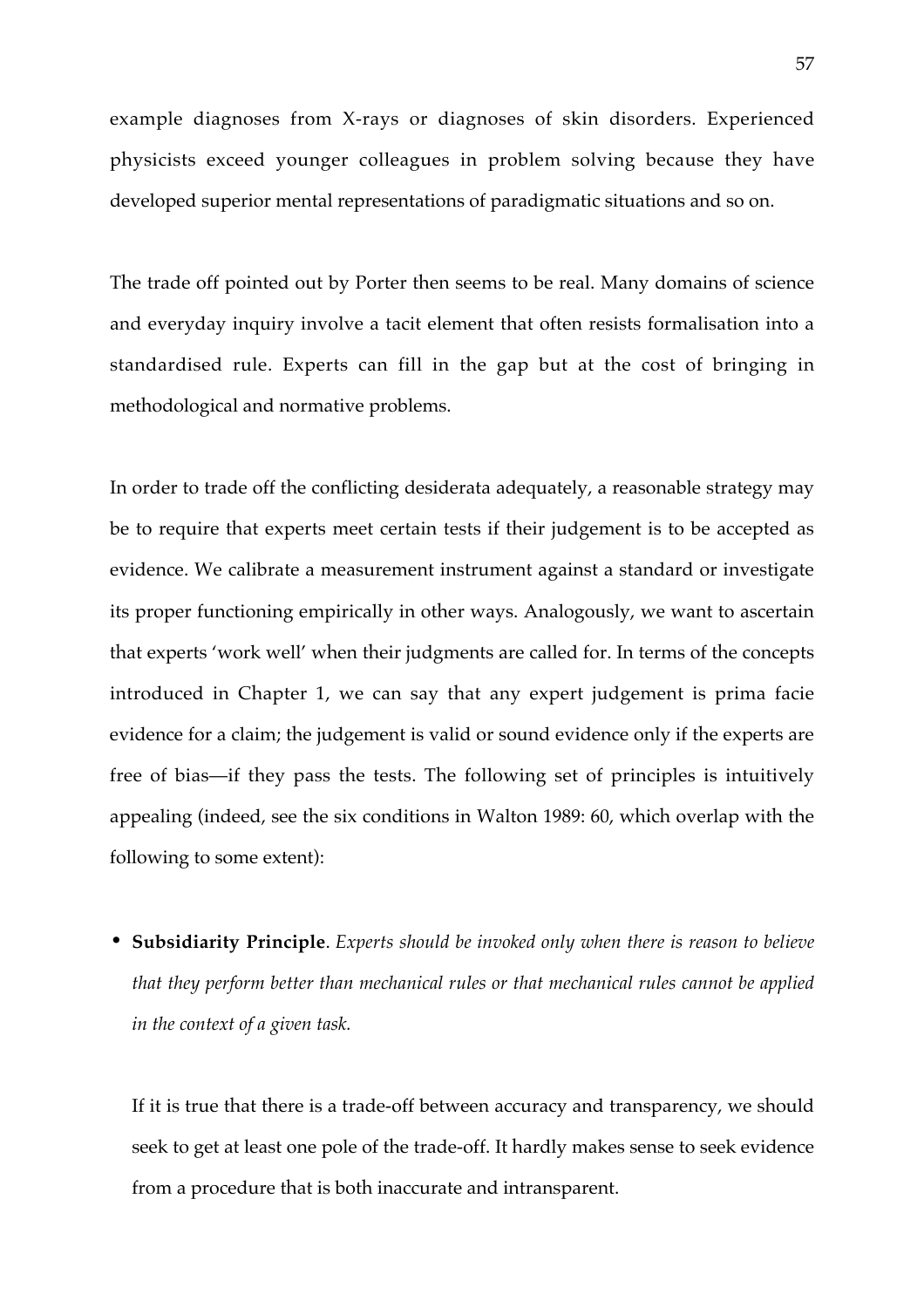• **Supporting Evidence Principle**. *In so far as possible, experts should underpin their judgement with supporting evidence*.

Experts should judge *with* numbers rather than *instead of* numbers (Levy 2001; see also Ted Porter's response in Porter 2001). A prudent physician will, when making a complex medical diagnosis, support his or her judgement with external evidence in as much as this is possible and reasonable. Similarly, experts in any area should not ignore any piece of information that can improve the accuracy of a judgement.

• **Relevant Expertise Principle**. *We should seek advice only from an experts who is a specialist in the relevant area*.

Why do experts sometimes outperform laypeople and standardised procedures? This is often because of an intimate acquaintance with the relevant subject area, that is, because of superior experience with the matter at hand. There is no reason to suppose that experts in *some* area produce accurate judgements in *any* area. We should not trust authorities per se but rather the years of training and practice in a given subject.

• **Democratic Principle**. *Expert advice should be made on the basis of the goals and values of the advice seeker, not the advisor.*

Suppose you have a certain condition and there are two medical treatments to choose between. One promises a longer life on average but more pain; the other is risky but if it works there are good chances that you'll be pain free. Consulting your doctor, he can tell you his best guess what the figures are in your case, about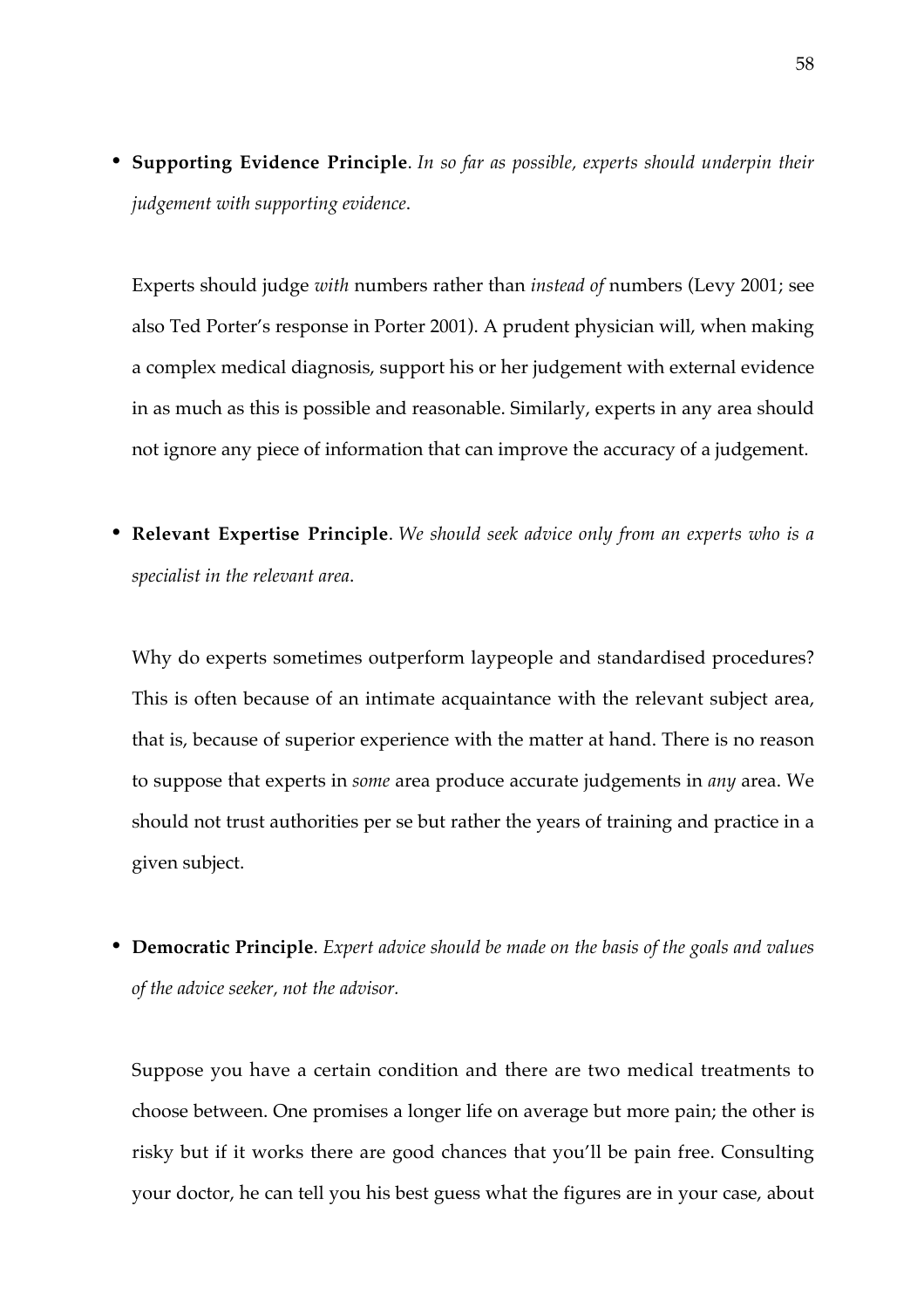the effects and side effects of each treatment and so forth. But he cannot take for you the decision whether you prefer a higher risk or dying or a longer but more painful life. This is a value-decision that should be up to you, the patient. The same holds for all instances of client-expert relationships. Experts are experts about the likely consequences of alternative courses of action; but the aims the decision about the course of action is going to pursue should be chosen by the client.

• **Impartiality Principle**. *As a rule, the expert should not have a stake in the matter considered*.

This can be used as a catch-all principle seeking to avoid obvious instances of bribery, partisanship, sectarianism and so on. Of course, there is no guarantee that the medical expert who is paid by the pharmaceutical industry will misjudge the efficacy of a new drug; nor is there a guarantee that the superannuated catholic priest ill advises a teenager about risks and virtues of birth control. But judgements by partial experts should be taken with special care and, if possible, avoided.

These seem intuitive enough. And yet all five principles appear to have been violated in the CPI controversy. Let us go through them one by one and, for the sake of variety, back to front.

*Impartial experts*. Far be it from me to insinuate that the Commission members were partial in the sense of having pursued a definite political or economic agenda with their work on the price index. However, it has been claimed that only those economists who testified to the effect that the CPI *over*stated consumer price inflation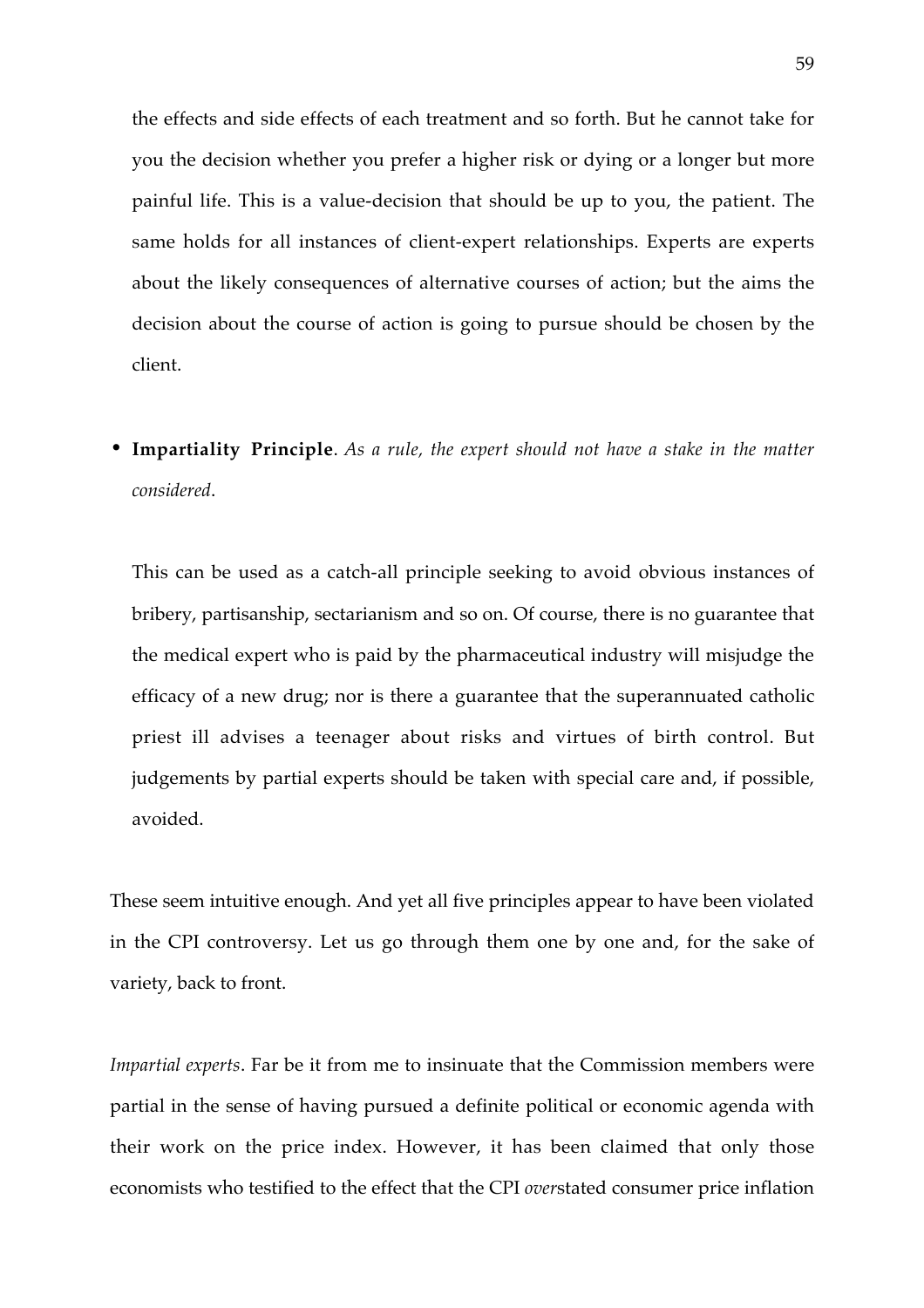were invited to join the Commission (Baker 1997). This, together with the fact that there were (and continue to be) dissenting views indicates that the Commission as a whole wasn't neutral on the topic. Perhaps each member gave his or her best judgement about the accuracy of the CPI, independently of any own or third-party interests. On the whole, however, the verdict the Commission reached—that the CPI significantly overstated consumer-price inflation—had been predictable before the Commission started their work.

*Democratic experts*. As discussed above, making alleged scientific judgements on the basis of utility theory smuggles in specific values that may or may not be the values a society would endorse by an explicit political procedure. Without evidence that such a procedure would have resulted in a different set of values, I of course cannot claim that the goals and values implicit in the Commission's reasoning was necessarily mistaken (though I will give some arguments to that effect in the following Chapter). The point here is once more methodological: the mistake was not to make it evidence that many measurement decisions behind the CPI are in fact normative, to put the implicit set of goals and values on the table and discuss the matter. Perhaps, for practical purposes, we can't do better than the Boskin Commission. But we shouldn't sweep the fact that the CPI is a value-loaden concept under the carpet.

*Relevant authorities*. All Commission members were economists. That raises the question whether economists, and only economists, are experts in the right field. I do not want to deny that economic expertise can contribute to making the CPI a more accurate measure of consumer-price inflation. After all, consumers, prices and goods are involved here, and what is economics but the systematic study of the relationships among these? Nevertheless, there are at least two problems with appealing *exclusively* to economic expertise. First, one of the purposes of measuring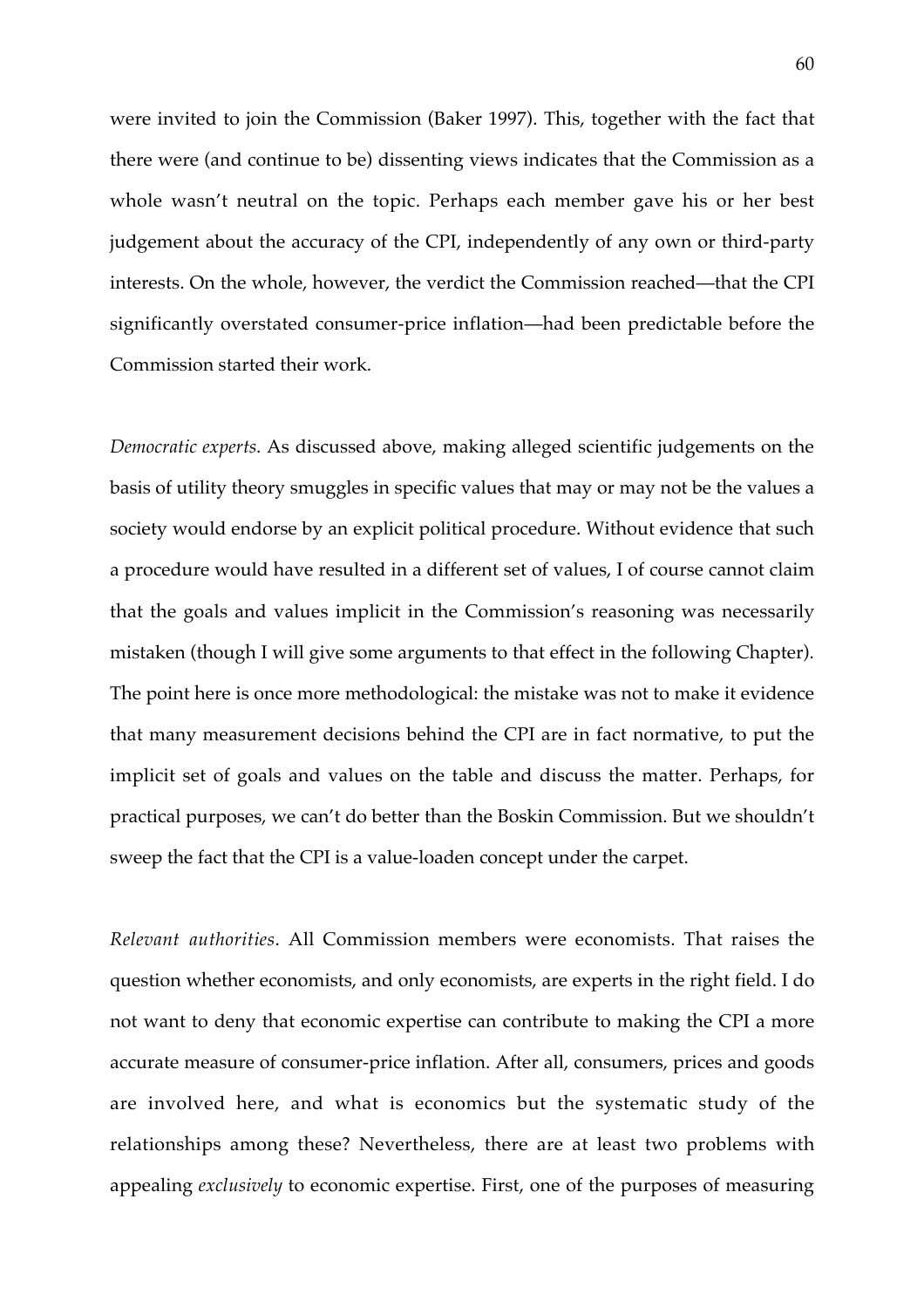consumer-price inflation is, as we have seen, to keep social security benefits recipients' standards of living constant. If that is so, one type of relevant expertise concerns the lives of benefits recipients. Thus, expertise from social workers, sociologists or perhaps political scientists, that is, specialists who studies these lives, should have been included.

Second, economists tend to look at the world through economic looking glasses (no more and no less than any specialist looks at the world from the perspective of his or her speciality). They tend to regard economic phenomena as being produced by a giant machine that satisfies the assumptions of general equilibrium theory (GET). And thus they tend to make inferences on the basis of what would be the case were GET true. But we need to know what is the case in this world, not what would be the case had GET been true. This matters in particular in the area of assessing the impact of quality changes on consumers' wellbeings. Quite clearly, these should be studied empirically, and not on the basis of casual observation and GET.

And yet, one of the Commission members, Robert Gordon, suggests that such detailed research is not needed (Gordon 2000: 27, emphasis original): 'For instance, even though we will never precisely measure the value of the invention of the jet airplane, as economists we *know* that consumer surplus triangles have an area that is positive rather than zero'. This is an intriguing statement. Of course, it is *plausible* to assume that substituting jet airplanes for propeller-driven ones bumps up consumer welfare. One may even agree that it would be *objectively rational* for consumers to prefer jet to propeller planes. But neither claim is a substitute for evidence to the effect that consumers value jet planes more highly than propeller planes. The first claim is a piece of guesswork. The second, an instance of what one may call the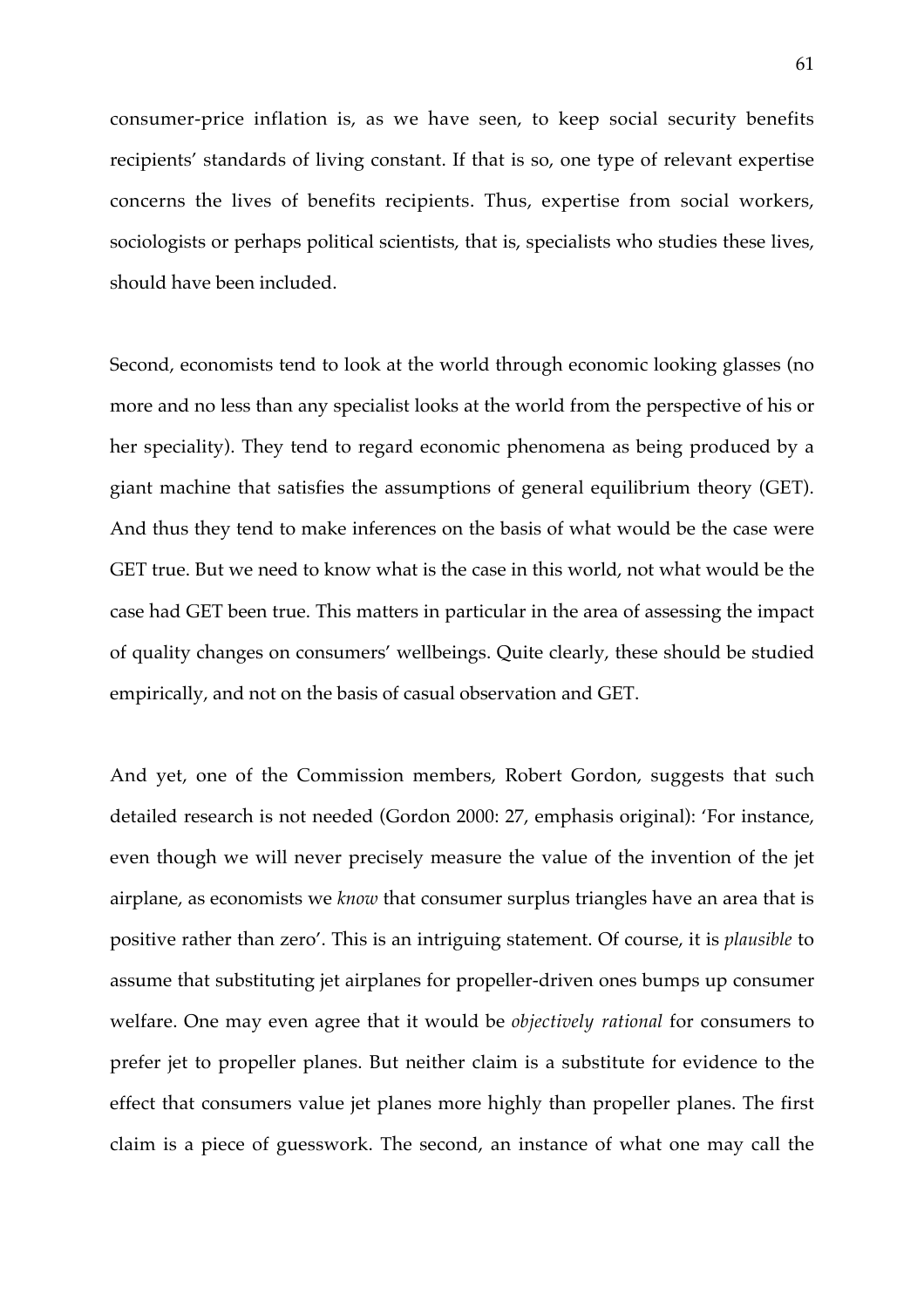'reverse naturalistic fallacy'—an argument from an 'ought' to an 'is': since people ought to prefer jet airplanes, they in fact do so.

A inference the Boskin Commission uses time and again is that from 'the market share of some good  $x_i$  in a market *X* increases' to 'consumers prefer  $x_i$  to its alternatives  $x_i$  ( $i \neq j$ )'. But this inference rule is fallacious in the same way that 'post hoc ergo propter hoc' is fallacious. This is because many other factors apart from consumers' preferences may be responsible for the shift in market share. To name but a few, the relevant outlets (or producers, as in the case of airplanes) may just stop selling the older good; consumers' preference are induced to change (by, say, aggressive advertising or peer pressure); a third or environmental variable changes so that the preference between *i* and *j* is reversed; consumers are forced or tricked into buying *i* without having a genuine preference for it. Unless we control for these other factors, the inference may always be misleading.

The advisors in the Boskin Commission are experts in economic theory. But advice based on economic theory, that is, economic theory *alone*, can lead to damaging consequences. I could not state it better than Paul Klemperer (an auction theorist!) who traces this point back to Alfred Marshall (Klemperer 2004: 124):

Some academics also need to widen the scope of their analyses beyond the confines of their models which, while elegant, are often short on real-world detail. Marshall always emphasized the importance of a deep 'historical knowledge of any area being investigated and referred again and again to the complexity of economic problems and the naivety of simple hypotheses' (Sills 1968). Employing 'know it all' consultants with narrowly focused theories instead of experienced people with a good knowledge of the wider context can sometimes lead to disaster.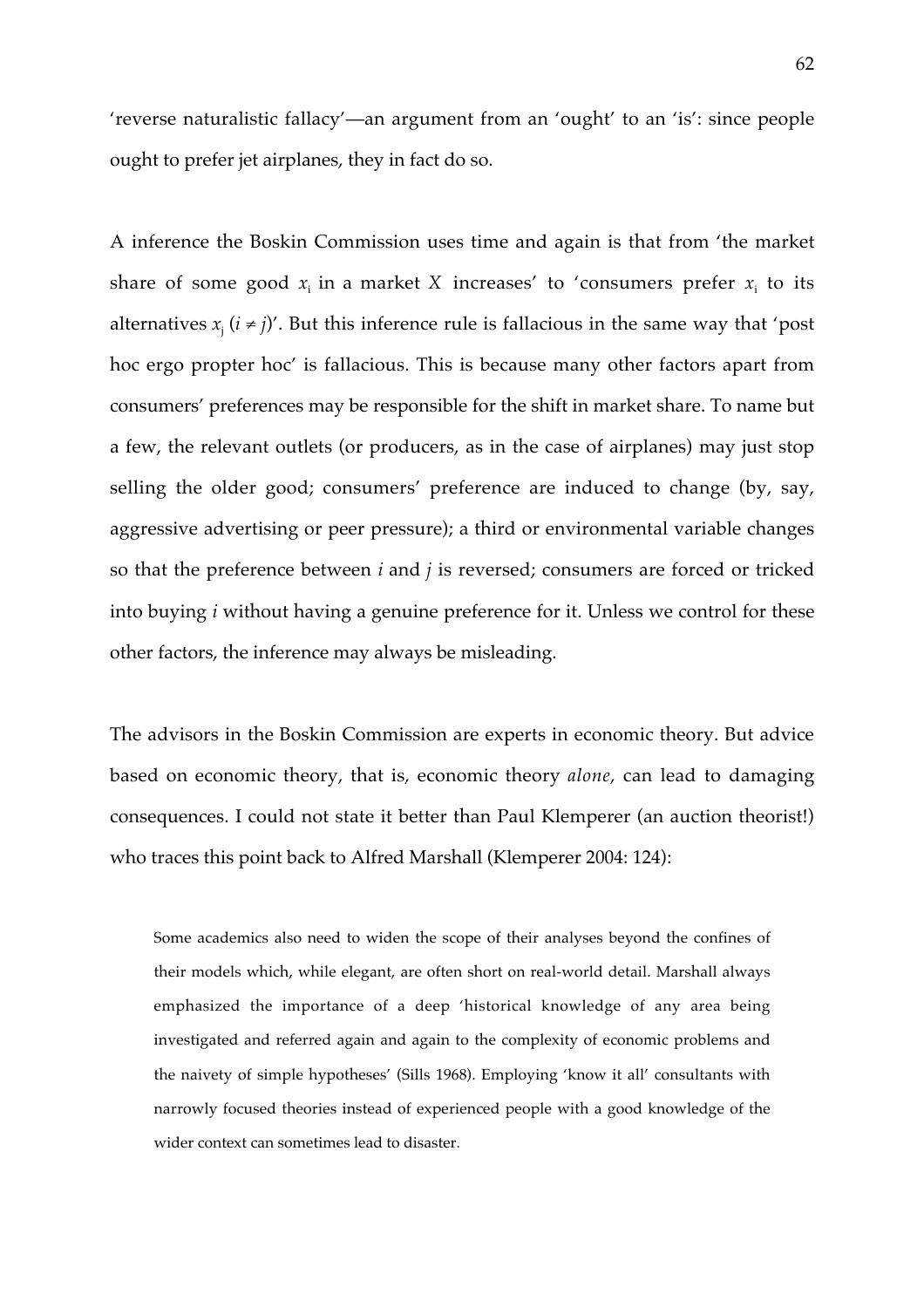Therefore, there is one reason to believe that economic expertise is not sufficient; and another reason that it might positively impair good judgement.

*External evidence*. As we have seen above, in most categories the Boskin Commission provided *some* numbers to support their estimates of the bias. But the external evidence the Commission cites often appears to be of little relevance for the problem at hand. In terms of the distinctions made in Chapter 1, we can say that the Commission provided at best *valid* but not *sound* evidence. That is, what they cited may or may not have been good evidence for hypotheses regarding certain categories—but not for the hypotheses at stake.

To mention a few examples, it may be the case that what is true of breakfast cereals is true of food and beverage in general (Hausman 1996, cited in the section on Food and Beverage). Maybe results for anti-depressants are true of drugs in general (Bernt *et al.* 1996, cited in the section on Medical Services), and maybe what is true of heart attack and cataract surgery is true of all physicians' and hospital services (Cutler *et al.* 1996 and Shapiro and Wilcox 1996, respectively, also cited in the section on Medical Services). But without further argument, there is no reason to believe that this should be so.

A curious piece of reasoning appears also in the section on Medical Services. Boskin *et al*. point out that the biases estimated in two studies on heart attack and cataract surgery, respectively, almost agree: 'The closeness in the Cutler et. al. [sic] and Shapiro-Wilcox studies of quite different medical procedures is striking' and conclude that this must mean something about the bias in the whole category.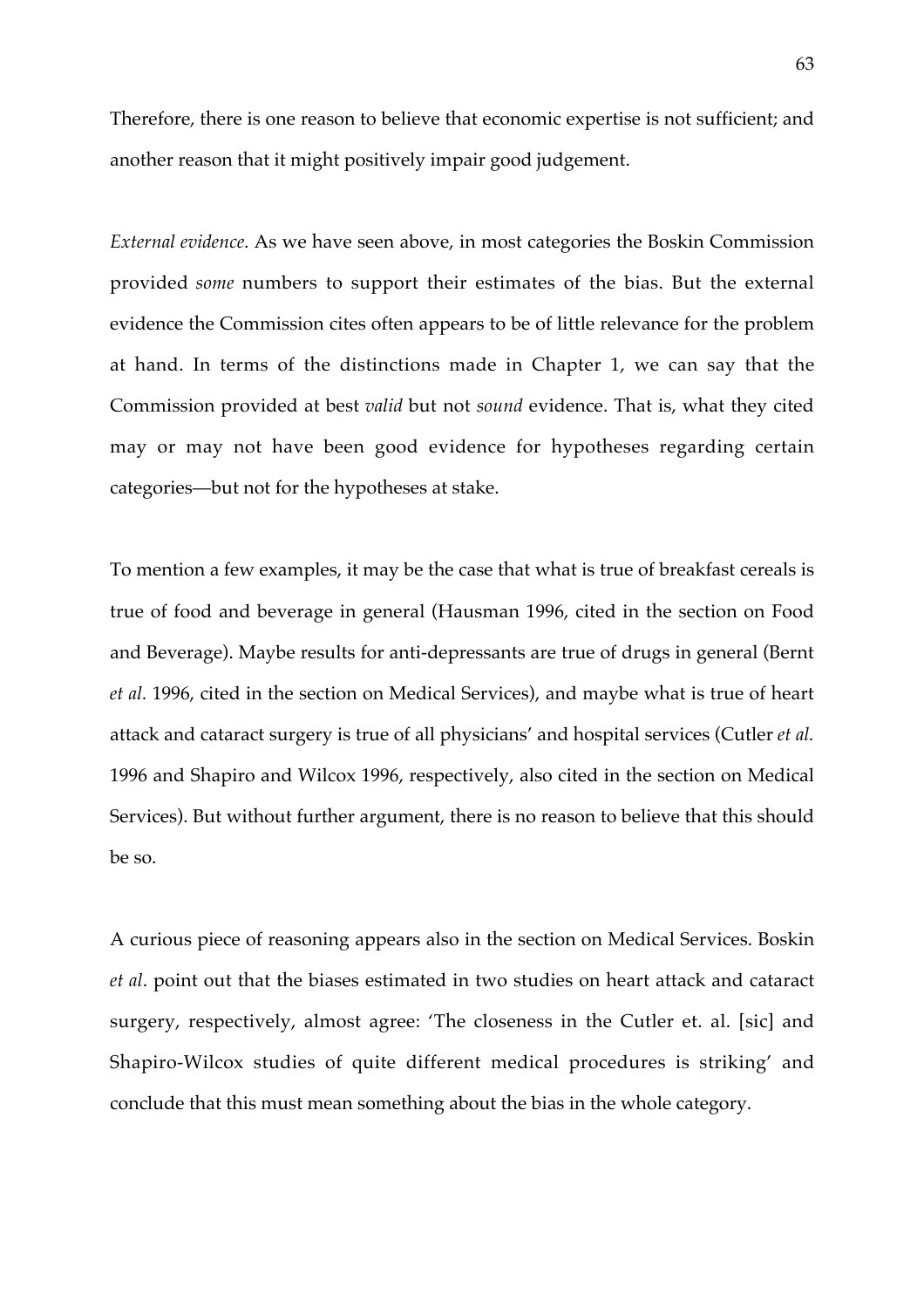The argument indeed resembles an argument to the effect that if the results of two different procedures purporting to detect the same phenomenon coincide, the phenomenon is real rather than an artefact of the procedure. However, we cannot ignore the 'purporting to detect the same phenomenon' here. The two procedures considered by the Boskin Commission measure the quality-adjusted price change of heart attack surgery and cataract surgery, respectively—and the two are clearly two different things. A coincidence of the two numbers is not indicative of anything.

*Are experts better than mechanical rules?* Do we need expert judgement to determine the effect of quality changes on consumers' wellbeing? On the basis of the known evidence, this is hard to decide conclusively but it is important to notice is that this area surely is not inaccessible to alternative evidence-generating methods (*cf*. the Stigler Committee's recommendation that psychologists and other specialists could use surveys to appraise consumers' perceptions of the relative qualities of varieties: Stigler *et al.* 1961: 37). Evidence about the impact of new goods on consumers' wellbeing can be investigated by means of surveys, experiments, field studies and econometrically. Therefore, unless it can be demonstrated that experts systematically beat these methods in terms of either accuracy or efficiency, there is no reason to believe that experts should have been called for this task.

In case of a conflict between a normative theory (in this case given by the five principles) and practice (in this case given by the work of the Boskin Commission), in order to restore consistency, we should either revise the theory or we have to maintain that practice is deficient. How shall we proceed in this case? I think we need a bit of both. The rules clearly need revision; but it is just as clear that something went wrong in the CPI controversy. To reach some conclusions let us, once more, look at each principle in turn.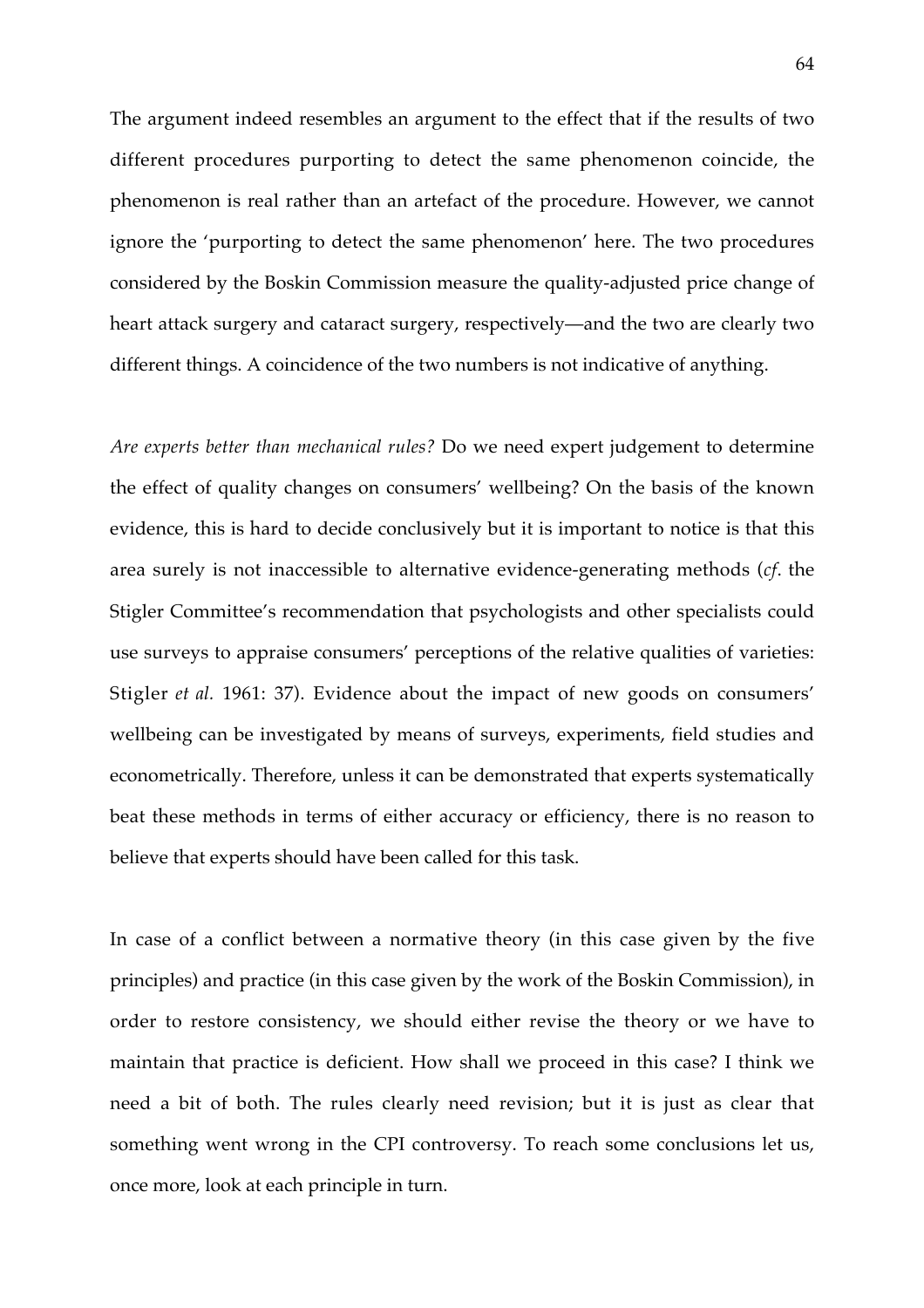*Subsidiarity*. The problem with subsidiarity is that knowledge which of a set of alternative measurement procedures is more accurate is often hard to come by. There exists an extensive literature about expert judgement in many areas (for a recent discussion in the context of economic methodology, see Angner 2006; for a recent book on expert political judgement, Tetlock 2006). Most of this literature, however, presupposes that experts' performance can be assessed relative to some objective standard. For example, some studies measure the 'overconfidence' of an expert as the difference between the stated subjective degree of believe in the correctness of an answer in a questionnaire and the true frequency of correct answers of a given kind in the same questionnaire. Another method is to make experts predict a future event of a certain kind for a definite date and simply to wait till that date and see whether or not the event has occurred (which is assumed to be straightforwardly observable). Thus we know that corn judges systematically misforecast crop yield and misgrade corn because we can wait and observe yield and have accurate methods to grade the product (see Shanteau and Stewart 1992). In the same way we know that expert chicken sexers beat mechanical procedures. Chicken sexing is an art only for a very young chick—its sex is obvious even to the layman when it is five to six weeks old. We therefore only have to wait and see.

The problem we are facing here, and no doubt the methodologically more involved and interesting problem obtains when there is no such objective standard. There is no alternative method to determine whether an arts dealer has correctly judged a painting to be genuine or fake, even with hindsight. Perhaps sometimes new evidence comes in, for example, that a given painter has used a certain technique or material (which was also used for the disputed piece) for works whose origin is uncontested. Often, however, the expert's judgement will be all there is. In these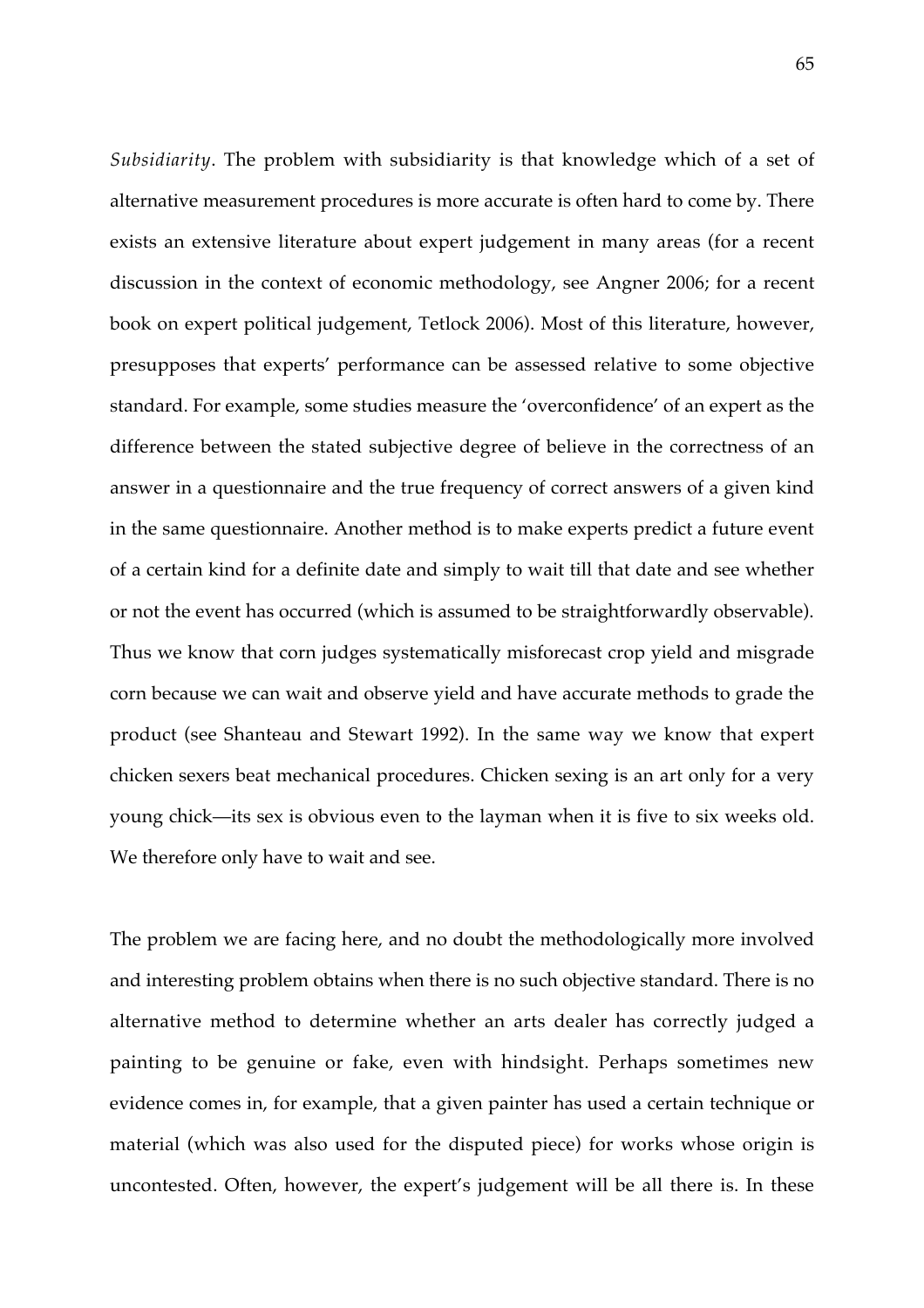cases we simply don't know how accurate expert judgement as a whole is at a given task.

In such cases, does it seem reasonable to require to have a good reason to believe that an expert is better than a mechanical procedure at a given task? I think that the core of truth in this principle is that it should never be presupposed that only experts can be reliable generators of evidence in a given area. Like all evidential methods, expert judgement comes with its own set of virtues and vices attached. Its biggest virtue is also its biggest vice, namely, that experts are humans. As such they are more adaptable to particular circumstances and they can 'judge' as opposed to merely follow an algorithm. And as such they also take bribes, act on interests other than the client's, display overconfidence and get tired. In any domain that has even a mild degree of complexity, we will never get rid of expertise altogether. It is important thus to keep in mind the disadvantages it is necessarily associated with, decide accordingly and try to supplement expert judgement with alternative methods wherever possible and reasonable.

*Supporting Evidence*. It is a minimum requirement of rationality to take any relevant evidence into account and thus I don't think that there is anything wrong with this principle, even as formulated above. It should be qualified that the evidence be sound in the sense introduced in Chapter 1. This is precisely the qualification needed in the CPI controversy. It is not that the Boskin Commission ignored external evidence; but the evidence they took into account was of a notoriously bad quality. Prima facie evidence is, prima facie, not evidence for anything. And evidence, even if it is good (*i.e*., valid) evidence for some hypothesis might be entirely irrelevant to the hypothesis under investigation. Only sound evidence should therefore play a role.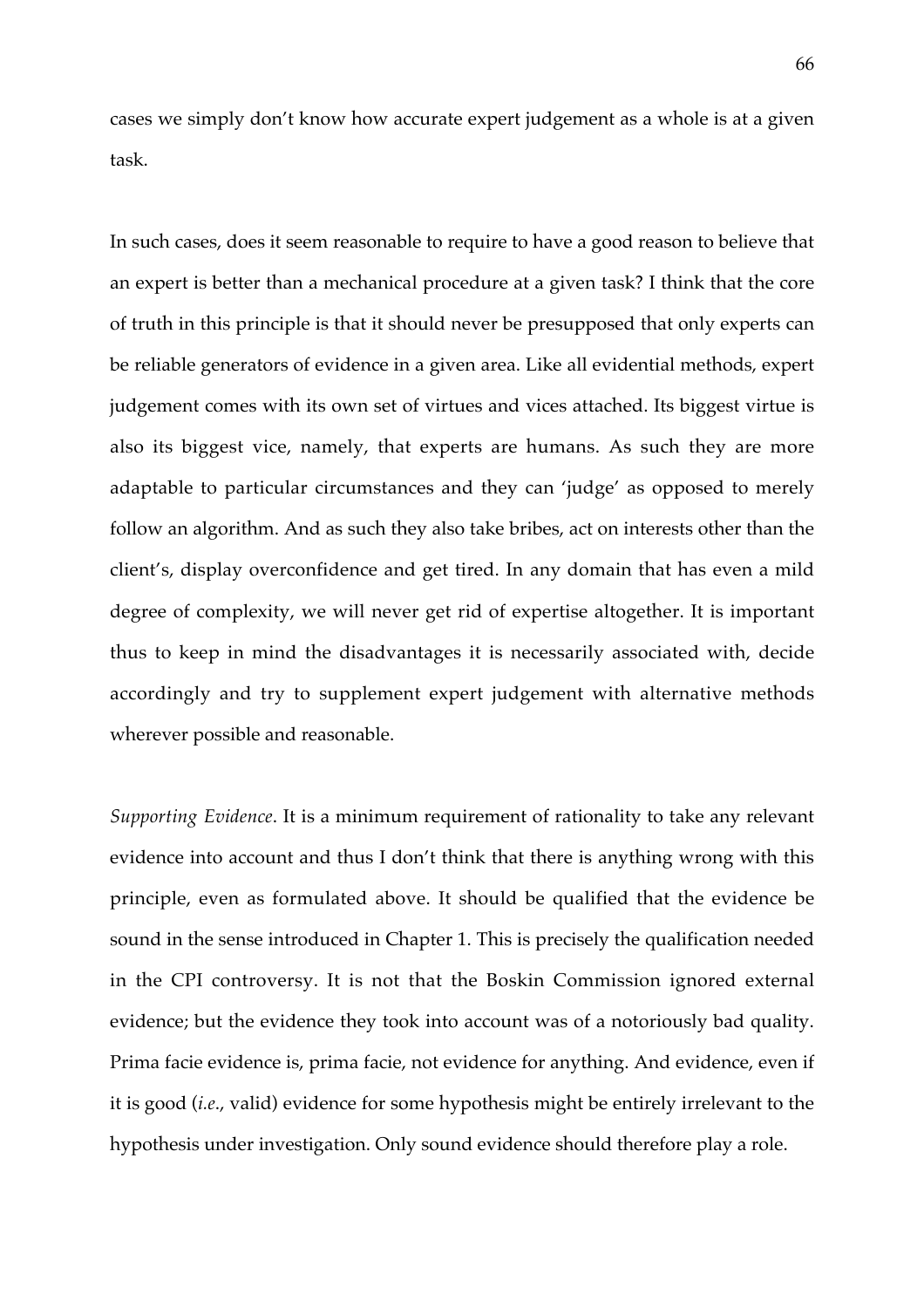*Relevant expertise*. The discussion of this and the final principle has shown that experts should not be assessed one by one but rather as a group or committee. In many cases it will not be possible to find one person who knows enough to count as an expert in the relevant domain. This is especially so when problems call for interdisciplinary approaches. But this does not mean that the relevant expertise cannot be found in a committee of experts. The more complex the problem, the larger the committee will have to be. To repeat, in this area too the Senate could have done better, namely, by appointing a more heterogeneous Commission.

*Democracy*. I think, as a rule, it is correct to say that, if goals and values are at stake, it should be the goals and values of the client, not the expert. Consider the following case by Gerd Gigerenzer (Gigerenzer 2002). According to the psychologist, many women 'ascribe almost magical powers to mammography' in reducing the risk of breast cancer, due to the information they receive from the media, physicians and health organisations (p. 74). They thereby neglect that mammography also incurs costs in form of adverse psychological and physical effects of false positives, similar adverse psychological and physical effects of detected non- or slow-progressive cancers, radiation-induced cancers, and, in addition, the financial costs for the health system for carrying out unnecessary tests and treatments *etc*. Gigerenzer argues that women should be informed about these likely costs as well as the benefits of mammography prior to the physician's recommendation so that they can make an informed decision. He concludes (p. 71):

Before age 50, mammography does not seem to have benefits, only costs. Women at age 50, however, face the question of whether the potential benefits outweigh the costs. Each woman must decide for herself what the answer is. Her physician can help her understand what the benefits and costs are, but not how to weigh them. Her decision depends crucially on her goals, such as peace of mind, keeping her body unscarred, or a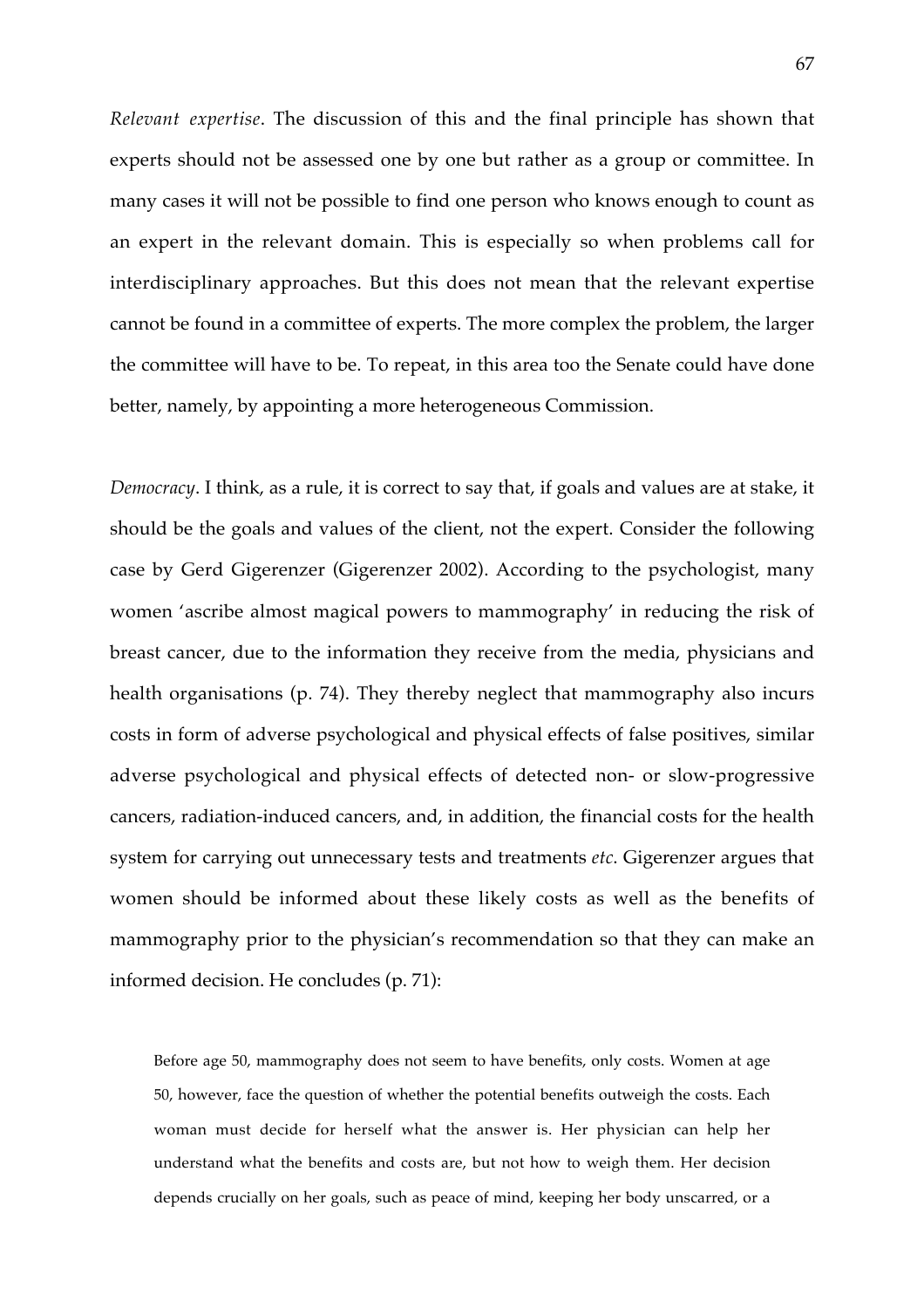willingness to take (or not to take) the chance that she is one of the few who benefit from screening.

The same should, in principle, be true of the socio-economic decision-making process. But we have to qualify in a number of ways. First, not everybody has the mental capacity to know what is best for him or herself. This is quite obviously true for young children and the mentally impaired but there can be situations in which an otherwise completely rational person should leave decisions about his or her aims to a benevolent outsider. Second, goals and values, even to the most rational among us, are not always there to be observed straightforwardly and clearly. Rather, they form slowly and gradually in a process of deliberation—in which experts can and should take a part. I still think it is dumb to ask an old catholic priest for advice about family planning—mostly because we know his answer. But what the priest might help the client do is formulate her aims more clearly, see what the moral choices are and simply assist her in finding out what she wants (in the best of all possible worlds, that is). In this area too, it is a great lacuna in the Boskin report not to have made clear that moral choices are involved. Third, when political decisions are concern it might not always be clear who exactly the client is. The Boskin Commission reported to the Senate Finance Committee. Ideally, the SFC should act as a mere representative—but for whom? The relevant group in this case is the (U.S.) consumers. But the consumers are in fact a quite heterogeneous group. In particular we have to expect conflicts of interest between benefits recipients and tax payers. Such conflicts of interest arise whenever there are important choices, and they should be arbitrated (in principle) in the same way as conflicts in other cases. Of course, there cannot be an explicit vote on minute details of the measurement procedure associated with CPI. But there is no reason to suppose that such details cannot be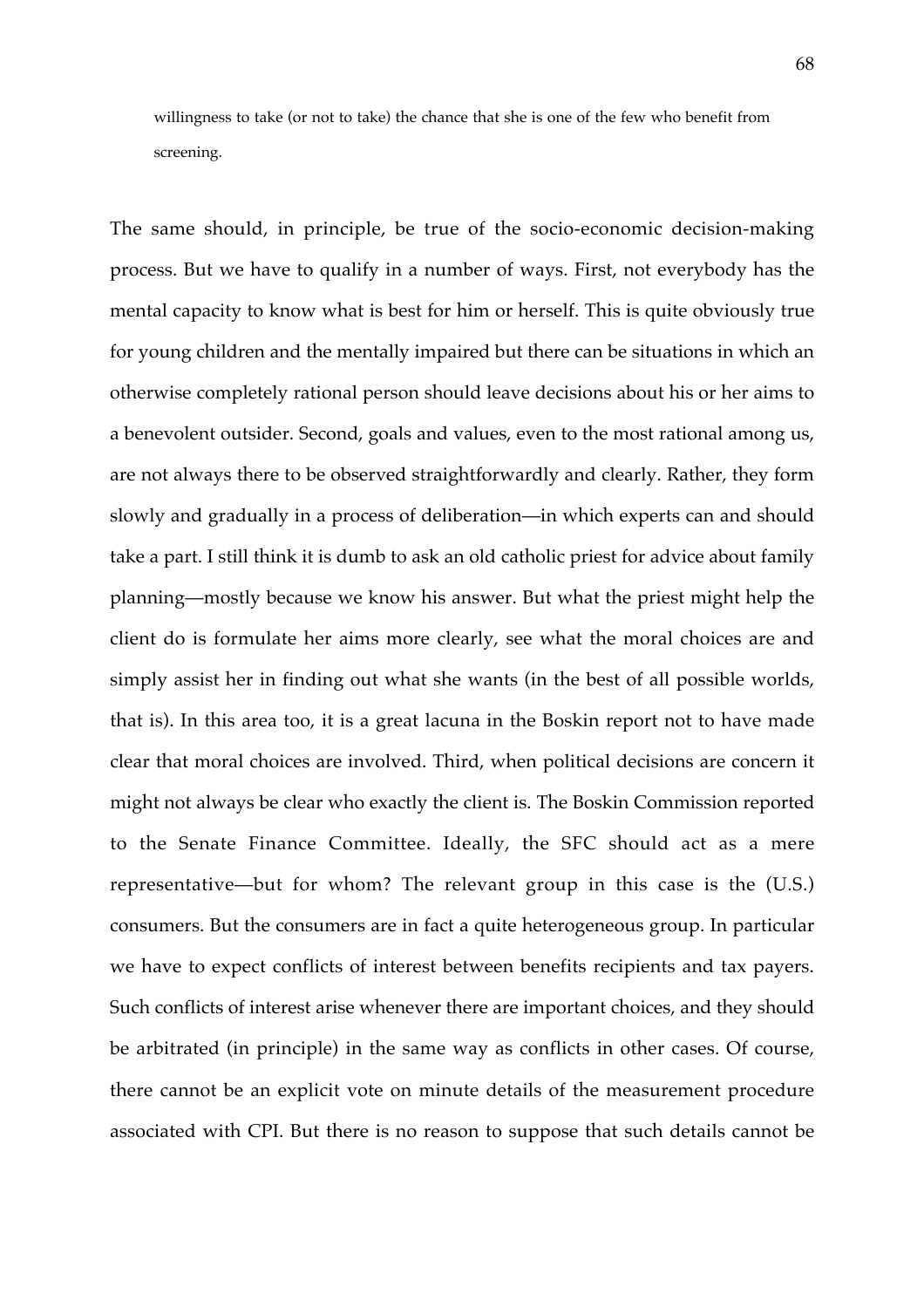determined in a way that is as satisfactory as the bringing about of decisions about other moral choices.

*Impartiality*. The problem about the requirement that experts be impartial is that there won't always be impartial experts. Who outside the Catholic Church will be an expert on matters catholic? If that's not enough, think of Opus Dei or of the Free Masons. More seriously, the nature of the problem at hand will often make likely that all available experts are partial in one or another way. Issues with global consequences are a case in point. No matter whether the expert is an environmentalist, a rural farmer in the Amazon, a representative of the car industry or the head of the George W. Bush administration, he will always have *some* stake in the issue of global warming. Even the most selfless and well meaning physician will be subject to some external forces, be they constituted by national health care systems, patients' direct payments, superiors and administration (say, when employed by a hospital) and so on and so forth. If sacrificing the goals and values of one patient will result in helping many other patients to pursue their goals and values, this physician might, and quite reasonably, not make the recommendation that is in that patient's best interest.

These difficulties notwithstanding there are a number of clear cases of partiality that should be ruled out such as bribery and obvious sectarianism. In more subtle cases, it will help to publicise affiliations. It is one thing to hear an expert reporting on the efficacy of a new drug; it is quite another hearing that expert when it is known that he works for the pharmaceutical industry that will profit in case the drug is licensed. Other cases will be far less obvious. The U.K. public policy regarding sunlight exposure was formulated by dermatologists—which, prima facie, does not seem to be a bad thing as sunlight most directly affects the skin. One consequence of this is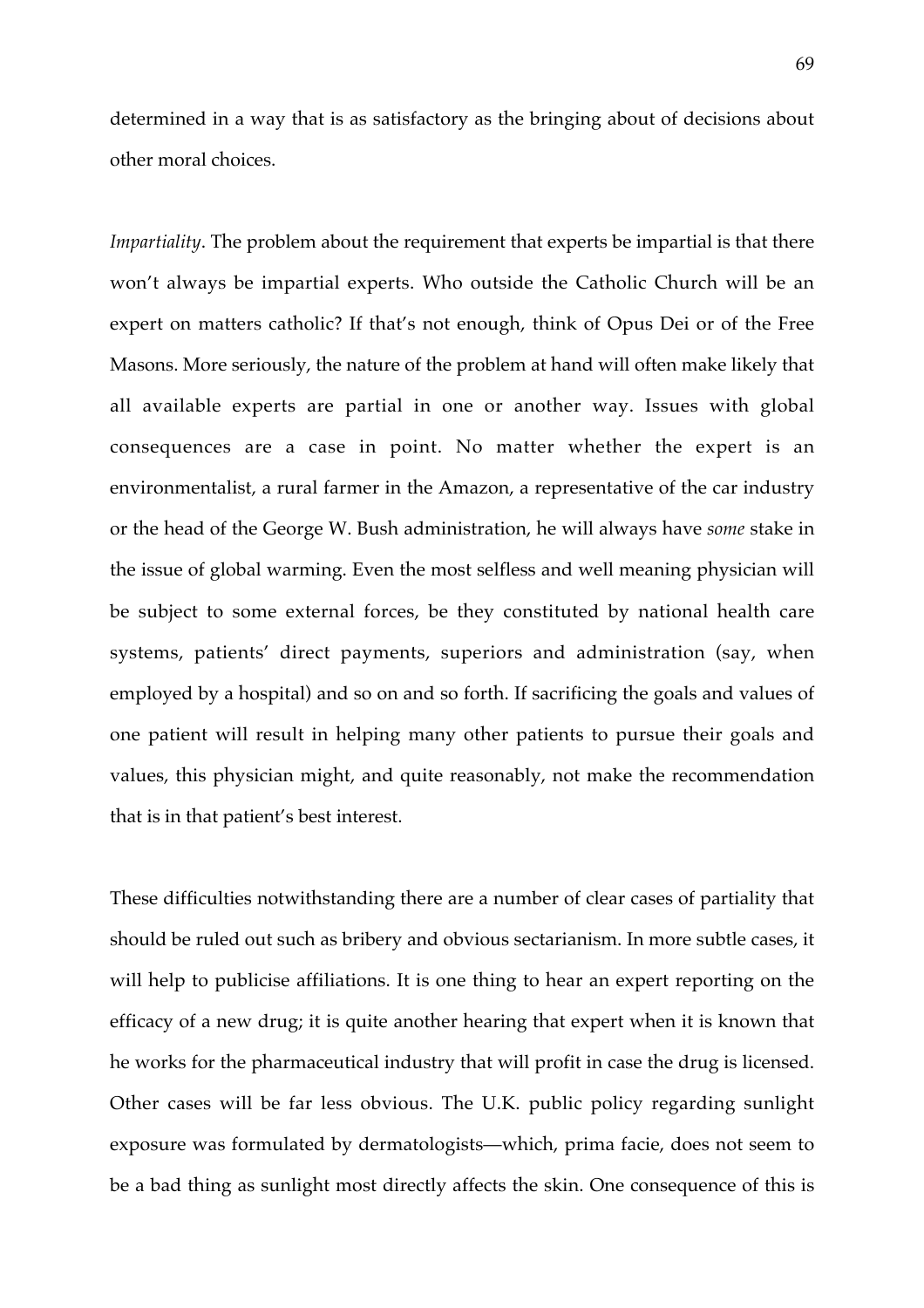that the policy focuses too much on the potential risks of sunlight exposure (because sunlight is implicated in melanoma and other forms of skin cancer) and not enough on the potential benefits (because the most substantial benefits are not directly related with the skin). The dermatologists are partial because they see only part of the problem, and not necessarily even the most important part (or so argues Oliver Gillie, see Gillie 2004). Here too it could help to make clear that this policy was formulated having in mind the consequences for the skin alone (or better still, to try to formulate a more balanced policy that weighs off risks and benefits for overall health).

#### VI

What, thus far, are the lessons from the CPI controversy for methodology and expert judgement? When does a report by the Bureau of Labor Statistics that 'The Consumer Price Index for All Urban Consumers (CPI-U) decreased 0.5 percent in October [2006], before seasonal adjustment' provide evidence for the hypothesis that (U.S. urban) consumer prices have decreased by half a percentage point in that period? And what kind of evidence?

To satisfy readers who enjoy labels, let me point out that the lessons have a pragmatist, an empiricist and a political aspect. The major methodological problems in CPI measurement are:

- How do we aggregate prices (that is, what's the right index formula)?
- How do we deal with changes in the market place?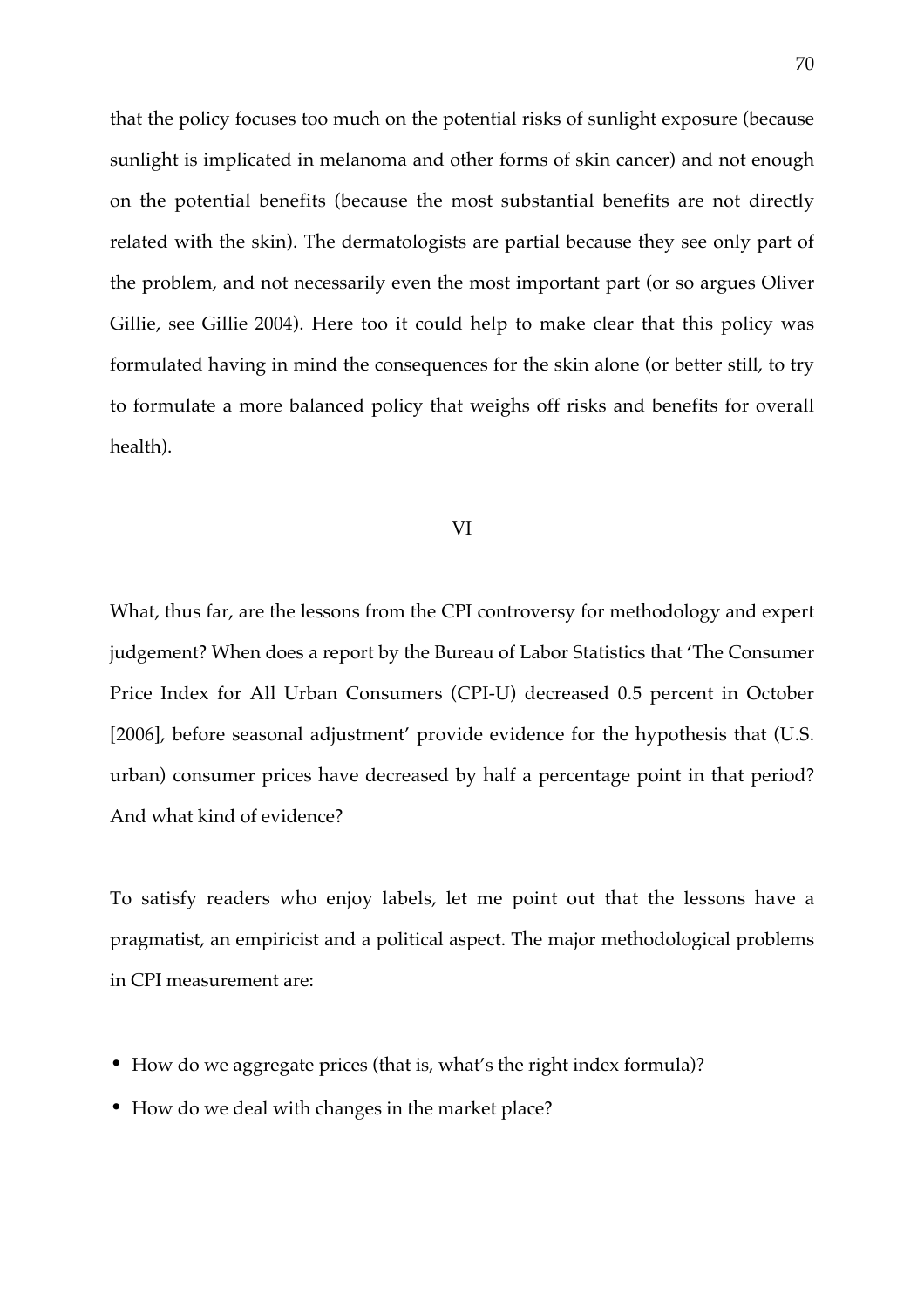There is no one correct answer to the first question. Whether or not an index number formula is 'correct' depends on the purpose pursued. The point I am making here is thus roughly pragmatist in character: there is no 'true' inflation rate; but there are numerous inflation indices that are more or less useful relative to the given purpose. Once the purpose is given, the numerical determination of the index should be based on empirical evidence. This is the empiricist aspect of the lessons. If, as I have taken for granted in this Chapter, the CPI purpose is to measure a constant-utility index, then the effects of various changes in the market place on consumers' utility should be estimated empirically. This is the second major methodological issue as measuring utility is hard. Perhaps estimating the effect of changes in the market place on utility is practically speaking impossible; perhaps utility can only be measured (by standard empirical methods) under restrictive conditions regarding consumer behaviour, and these conditions are not met, by and large, for typical consumers. But then the Boskin Commission had an answer to this problem: expert judgement. Expert judgement is often called for when standardised or mechanical procedures do not yield satisfactory results. When regarded as a measurement instrument, an expert should be tested for reliability just like any other instrument. To this effect I have described five principles or tests that seemed intuitively appealing. We saw, however, that none of them was met in the CPI controversy. This led us to both revise and qualify the principles as well as to deduce that the Boskin Commission had a number of shortcomings in this respect.

The American pragmatists saw that values pervade science through and through. The CPI is no exception. Values come in immediately when the index number purpose is determined. The Nixon administraction chained social security payments to the CPI in order to keep benefits recipients' cost of living constant. But what is the 'cost of living'? We have seen that the economists' answer, namely the 'cost of